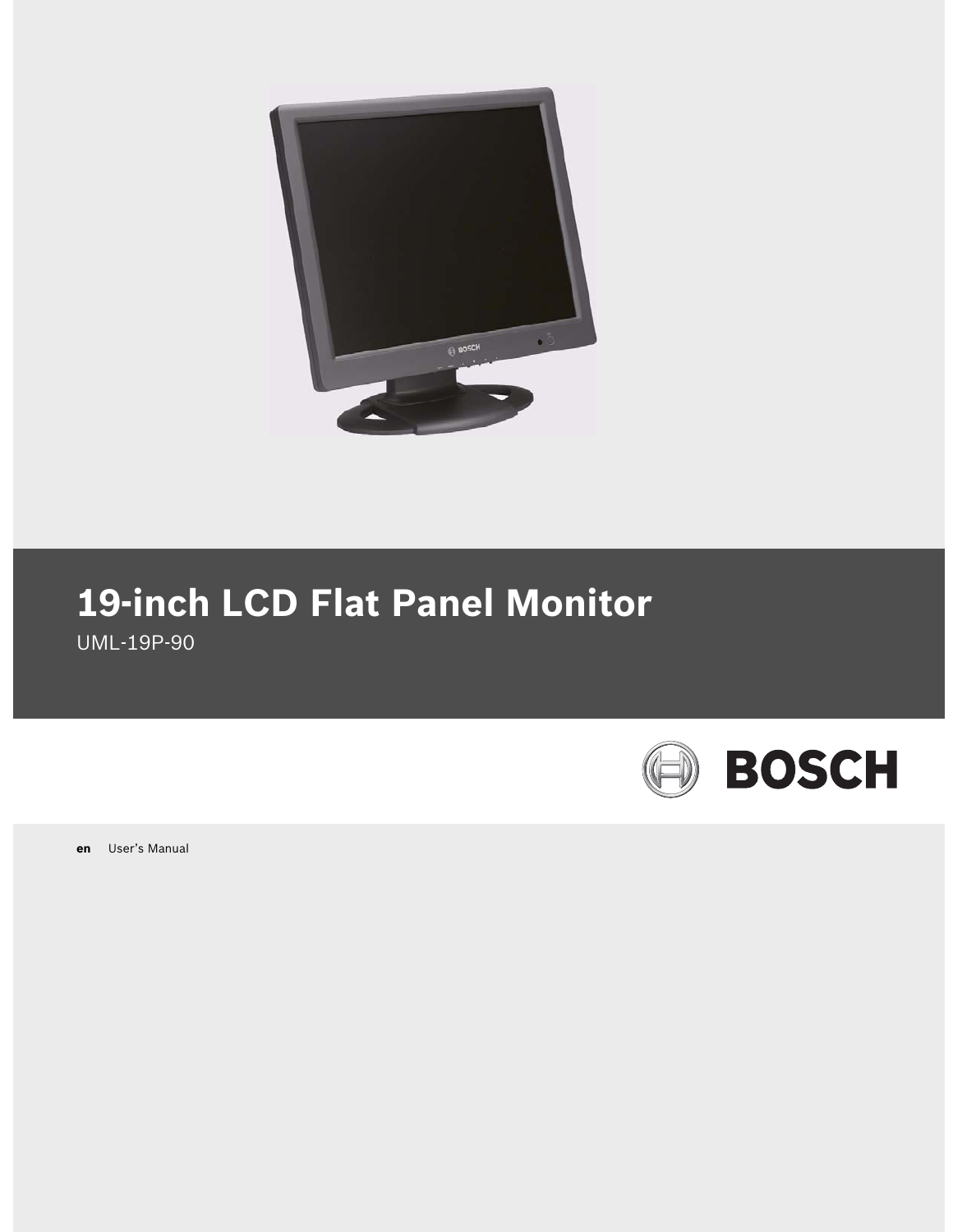# **Table of Contents**

| $\mathbf 1$             | <b>Safety</b>                                  | $\mathbf{1}$            |
|-------------------------|------------------------------------------------|-------------------------|
| 1.1                     | Important Safety Instructions                  | $\mathbf{1}$            |
| 1.2                     | <b>Safety Precautions</b>                      | $\overline{\mathbf{c}}$ |
| 1.3                     | <b>Important Notices</b>                       | 3                       |
| 1.4                     | <b>Customer Support and Service</b>            | $\overline{7}$          |
| $\boldsymbol{2}$        | <b>Unpacking</b>                               | 9                       |
| 2.1                     | Parts List                                     | 9                       |
| 3                       | <b>Exploded View</b>                           | 9                       |
| 4                       | <b>Description</b>                             | 10                      |
| 4.1                     | Features                                       | 10                      |
| 4.2                     | Power                                          | 11                      |
| 5                       | <b>Installing the Monitor</b>                  | 11                      |
| 5.1                     | Ventilation                                    | 11                      |
| 5.2                     | Mounting the Monitor                           | 11                      |
| 5.2.1                   | Desktop Installation                           | 11                      |
| 5.2.2                   | Wall Mount Installation                        | 11                      |
| 5.2.3                   | Rack-mount Installation                        | 12                      |
| 5.3                     | Connecting the PC Signal to the Monitor        | 14                      |
| 6                       | <b>Navigating the Monitor</b>                  | 14                      |
| 6.1                     | Navigating the Front Panel                     | 14                      |
| 6.2                     | Navigating the Monitor On-screen Display (OSD) | 15                      |
| 6.3                     | On-screen Display Menus                        | 15                      |
| 6.4                     | Auto Adjust                                    | 16                      |
| 6.5                     | Screen                                         | 17                      |
| 6.6                     | <b>RGB</b>                                     | 18                      |
| 6.7                     | Utility                                        | 19                      |
| 6.8                     | Language                                       | 19                      |
| 6.9                     | <b>OSD</b>                                     | 20                      |
| 6.10                    | Audio                                          | 20                      |
| $\overline{\mathbf{r}}$ | <b>Power Management</b>                        | 21                      |
| 7.1                     | Power Consumption                              | 21                      |
| 7.2                     | <b>LED Indicator</b>                           | 21                      |
| 8                       | <b>Trouble Shooting Guide</b>                  | 21                      |
| 9                       | <b>Maintenance</b>                             | 22                      |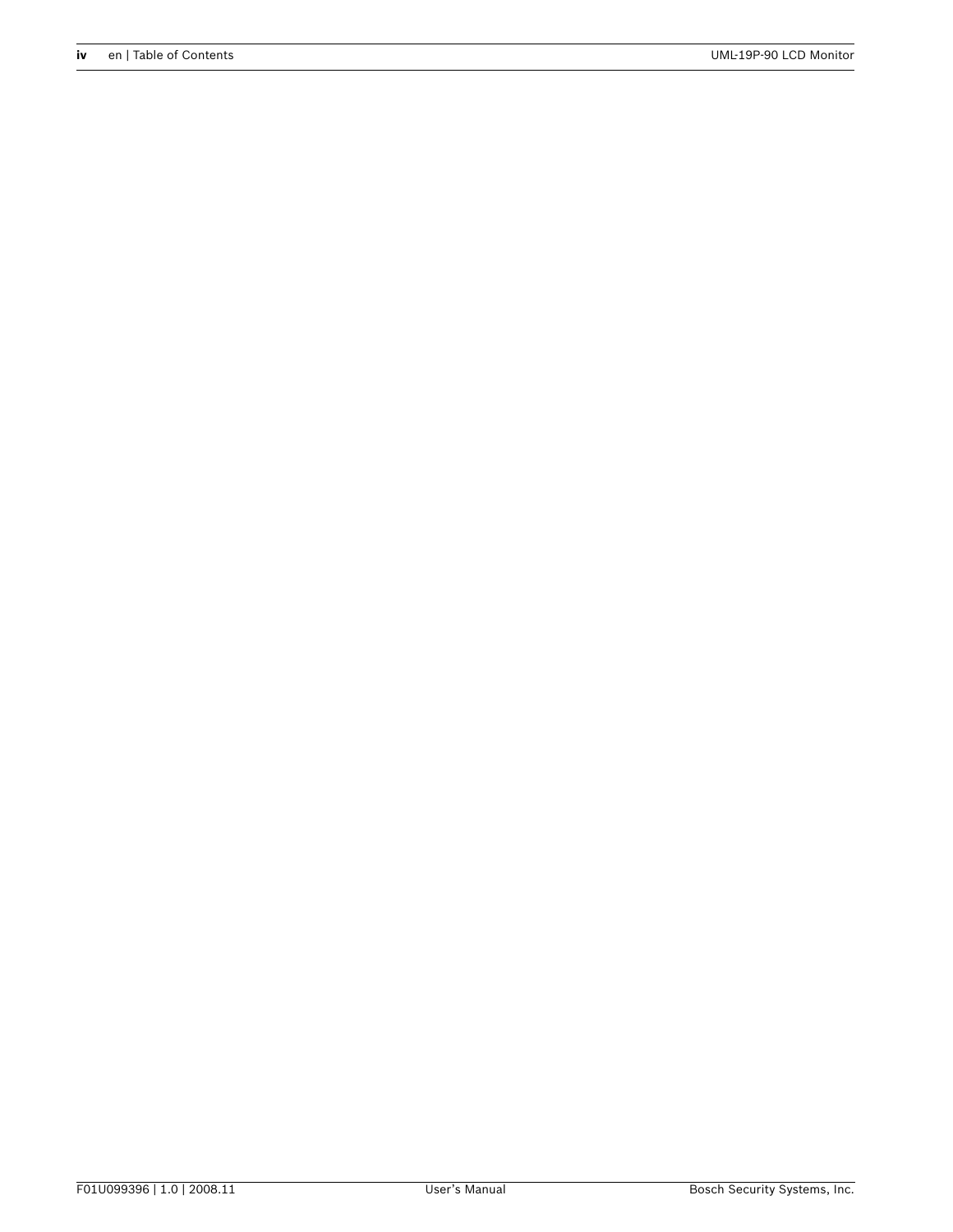# **1 Safety**

# **1.1 Important Safety Instructions**

Read, follow, and retain for future reference all of the following safety instructions. Heed all warnings on the unit and in the operating instructions before operating the unit.

- 1. **Cleaning** Unplug the unit from the outlet before cleaning. Follow any instructions provided with the unit. Generally, using a dry cloth for cleaning is sufficient, but a moist fluff-free cloth or leather shammy may also be used. Do not use liquid cleaners or aerosol cleaners.
- 2. **Heat Sources** Do not install the unit near any heat sources such as radiators, heaters, stoves, or other equipment (including amplifiers) that produce heat.
- 3. **Ventilation -** Any openings in the unit enclosure are provided for ventilation to prevent overheating and ensure reliable operation. Do not block or cover these openings. Do not place the unit in an enclosure unless proper ventilation is provided, or the manufacturer's instructions have been adhered to.
- 4. **Water** Do not use this unit near water, for example near a bathtub, washbowl, sink, laundry basket, in a damp or wet basement, near a swimming pool, in an outdoor installation, or in any area classified as a wet location. To reduce the risk of fire or electrical shock, do not expose this unit to rain or moisture.
- 5. **Object and liquid entry** Never push objects of any kind into this unit through openings as they may touch dangerous voltage points or short-out parts that could result in a fire or electrical shock. Never spill liquid of any kind on the unit. Do not place objects filled with liquids, such as vases or cups, on the unit.
- 6. **Lightning** For added protection during a lightning storm, or when leaving this unit unattended and unused for long periods, unplug the unit from the wall outlet and disconnect the cable system. This will prevent damage to the unit from lightning and power line surges.
- 7. **Controls adjustment -** Adjust only those controls specified in the operating instructions. Improper adjustment of other controls may cause damage to the unit. Use of controls or adjustments, or performance of procedures other than those specified, may result in hazardous radiation exposure.
- 8. **Overloading** Do not overload outlets and extension cords. This can cause fire or electrical shock.
- 9. **Power cord and plug protection** Protect the plug and power cord from foot traffic, being pinched by items placed upon or against them at electrical outlets, and its exit from the unit. For units intended to operate with 230 VAC, 50 Hz, the input and output power cord must comply with the latest versions of *IEC Publication 227* or *IEC Publication 245*.
- 10. **Power disconnect** Units with or without ON/OFF switches have power supplied to the unit whenever the power cord is inserted into the power source; however, the unit is operational only when the ON/OFF switch is in the ON position. The power cord is the main power disconnect device for switching off the voltage for all units.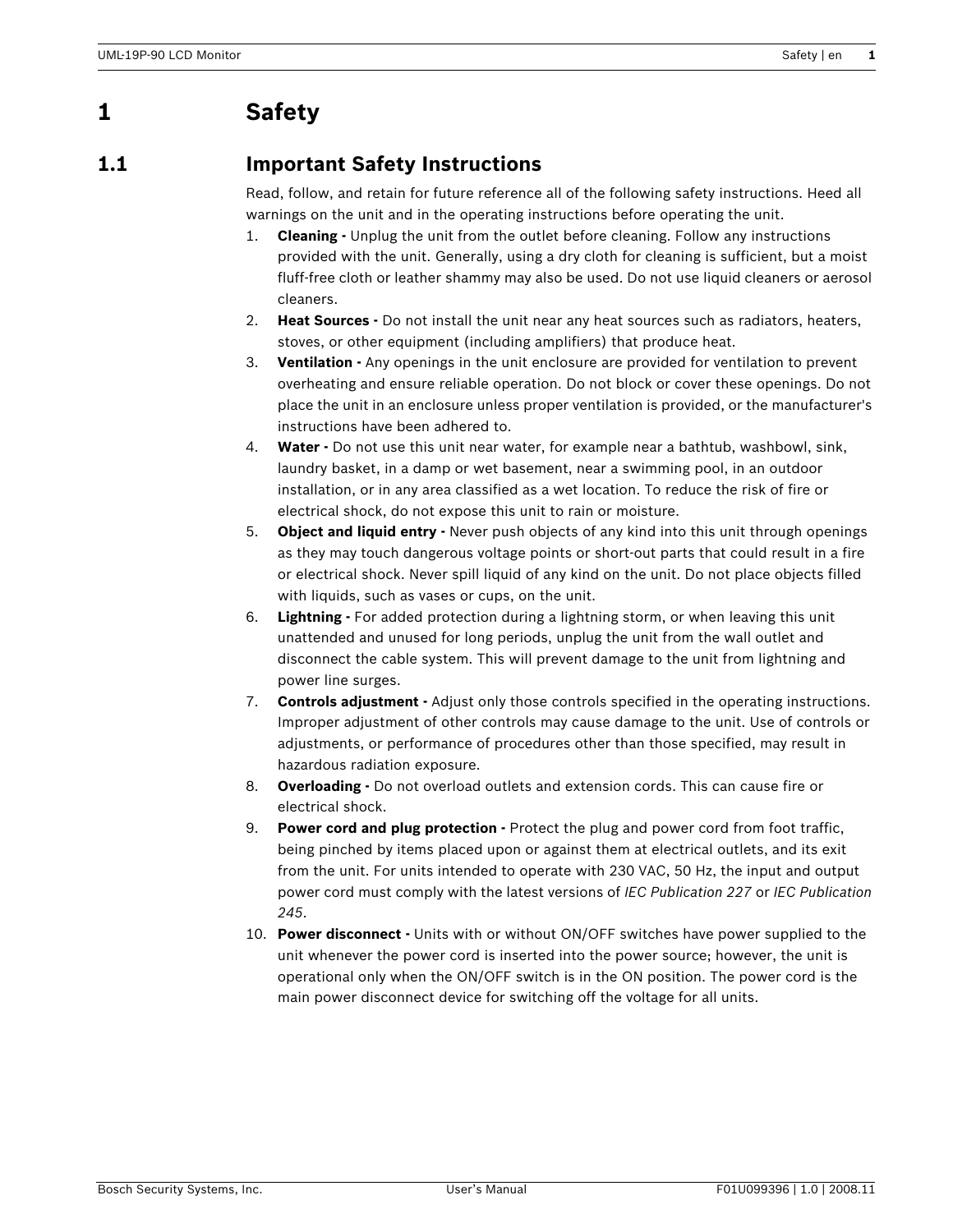- 11. **Power sources** Operate the unit only from the type of power source indicated on the label. Before proceeding, be sure to disconnect the power from the cable to be installed into the unit.
	- For battery powered units, refer to the operating instructions.
	- For external power supplied units, use only the recommended or approved power supplies.
	- For limited power source units, this power source must comply with *EN60950*. Substitutions may damage the unit or cause fire or shock.
	- For 24 VAC units, voltage applied to the unit's power input should not exceed ±10%, or 28 VAC. User-supplied wiring must comply with local electrical codes (Class 2 power levels). Do not ground the supply at the terminals or at the unit's power supply terminals.
	- If unsure of the type of power supply to use, contact your dealer or local power company.
- 12. **Servicing -** Do not attempt to service this unit yourself. Opening or removing covers may expose you to dangerous voltage or other hazards. Refer all servicing to qualified service personnel.
- 13. **Damage requiring service -** Unplug the unit from the main AC power source and refer servicing to qualified service personnel when any damage to the equipment has occurred, such as:
	- the power supply cord or plug is damaged;
	- exposure to moisture, water, and/or inclement weather (rain, snow, etc.);
	- liquid has been spilled in or on the equipment;
	- an object has fallen into the unit;
	- unit has been dropped or the unit cabinet is damaged;
	- unit exhibits a distinct change in performance;
	- unit does not operate normally when the user correctly follows the operating instructions.
- 14. **Replacement parts** Be sure the service technician uses replacement parts specified by the manufacturer, or that have the same characteristics as the original parts. Unauthorized substitutions may cause fire, electrical shock, or other hazards.
- 15. **Safety check -** Safety checks should be performed upon completion of service or repairs to the unit to ensure proper operating condition.
- 16. **Installation** Install in accordance with the manufacturer's instructions and in accordance with applicable local codes.
- 17. **Attachments, changes or modifications** Only use attachments/accessories specified by the manufacturer. Any change or modification of the equipment, not expressly approved by Bosch, could void the warranty or, in the case of an authorization agreement, authority to operate the equipment.

# **1.2 Safety Precautions**



#### **DANGER!** High risk:

This symbol indicates an imminently hazardous situation such as "Dangerous Voltage" inside the product. If not avoided, this will result in an electrical shock, serious bodily injury, or death.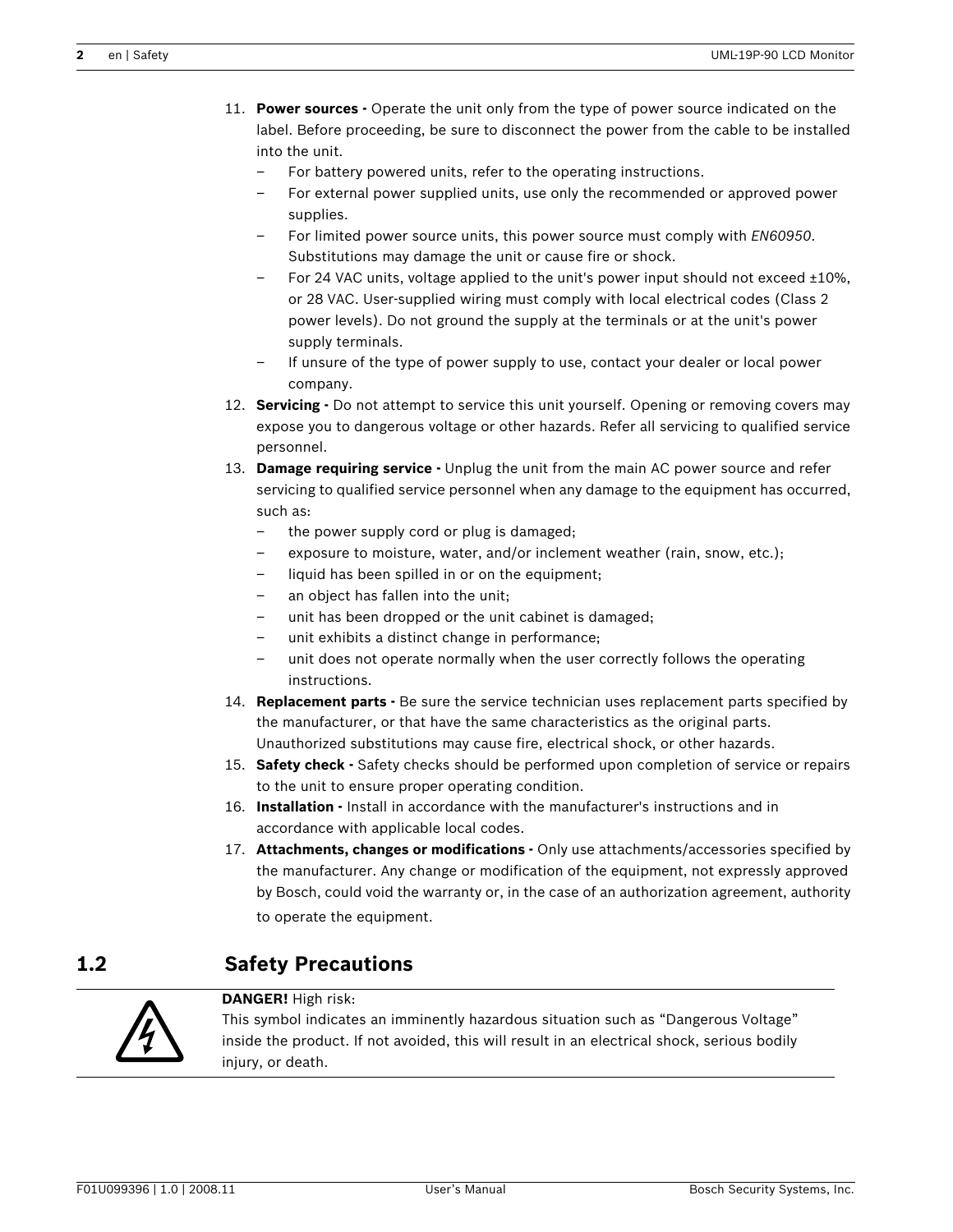| <b>WARNING!</b> Medium risk:<br>Indicates a potentially hazardous situation. If not avoided, this could result in serious bodily<br>injury or death.                                                         |
|--------------------------------------------------------------------------------------------------------------------------------------------------------------------------------------------------------------|
| <b>CAUTION!</b> Medium Risk<br>Indicates a potentially hazardous situation. If not avoided, this may result in minor or<br>moderate injury. Alerts the user to important instructions accompanying the unit. |
| <b>CAUTION!</b> Low risk: (without safety alert symbol)<br>Indicates a potentially hazardous situation. If not avoided, this may result in property<br>damage or risk of damage to the unit.                 |
| <b>NOTICE!</b><br>This symbol indicates information or a company policy that relates directly or indirectly to<br>the safety of personnel or protection of property.                                         |

# **1.3 Important Notices**



**Accessories -** Do not place this unit on an unstable stand, tripod, bracket, or mount. The unit may fall, causing serious injury and/or serious damage to the unit. Use only with the cart, stand, tripod, bracket, or table specified by the manufacturer. When a cart is used, use caution and care when moving the cart/apparatus combination to avoid injury from tip-over. Quick stops, excessive force, or uneven surfaces may cause the cart/unit combination to overturn. Mount the unit per the manufacturer's instructions.

**All-pole power switch -** Incorporate an all-pole power switch, with a contact separation of at least 3 mm in each pole, into the electrical installation of the building.

If it is needed to open the housing for servicing and/or other activities, use this all-pole switch as the main disconnect device for switching off the voltage to the unit.

**Camera grounding -** For mounting the camera in potentially damp environments, ensure to ground the system using the ground connection of the power supply connector (see section: Connecting external power supply).

**Camera lens -** An assembled camera lens in the outdoor housing must comply and be tested in accordance with *UL/IEC60950*. Any output or signal lines from the camera must be SELV or Limited Power Source. For safety reasons the environmental specification of the camera lens assembly must be within the environmental specification of -10 °C (14 °F) to 50 °C (122 °F). **Camera signal -** Protect the cable with a primary protector if the camera signal is beyond 140 feet, in accordance with *NEC800 (CEC Section 60)*.

## **Coax grounding:**

- Ground the cable system if connecting an outside cable system to the unit.
- Connect outdoor equipment to the unit's inputs only after this unit has had its grounding plug connected to a grounded outlet or its ground terminal is properly connected to a ground source.
- Disconnect the unit's input connectors from outdoor equipment before disconnecting the grounding plug or grounding terminal.
- Follow proper safety precautions such as grounding for any outdoor device connected to this unit.

U.S.A. models only - *Section 810* of the *National Electrical Code, ANSI/NFPA No.70*, provides information regarding proper grounding of the mount and supporting structure, grounding of the coax to a discharge unit, size of grounding conductors, location of discharge unit,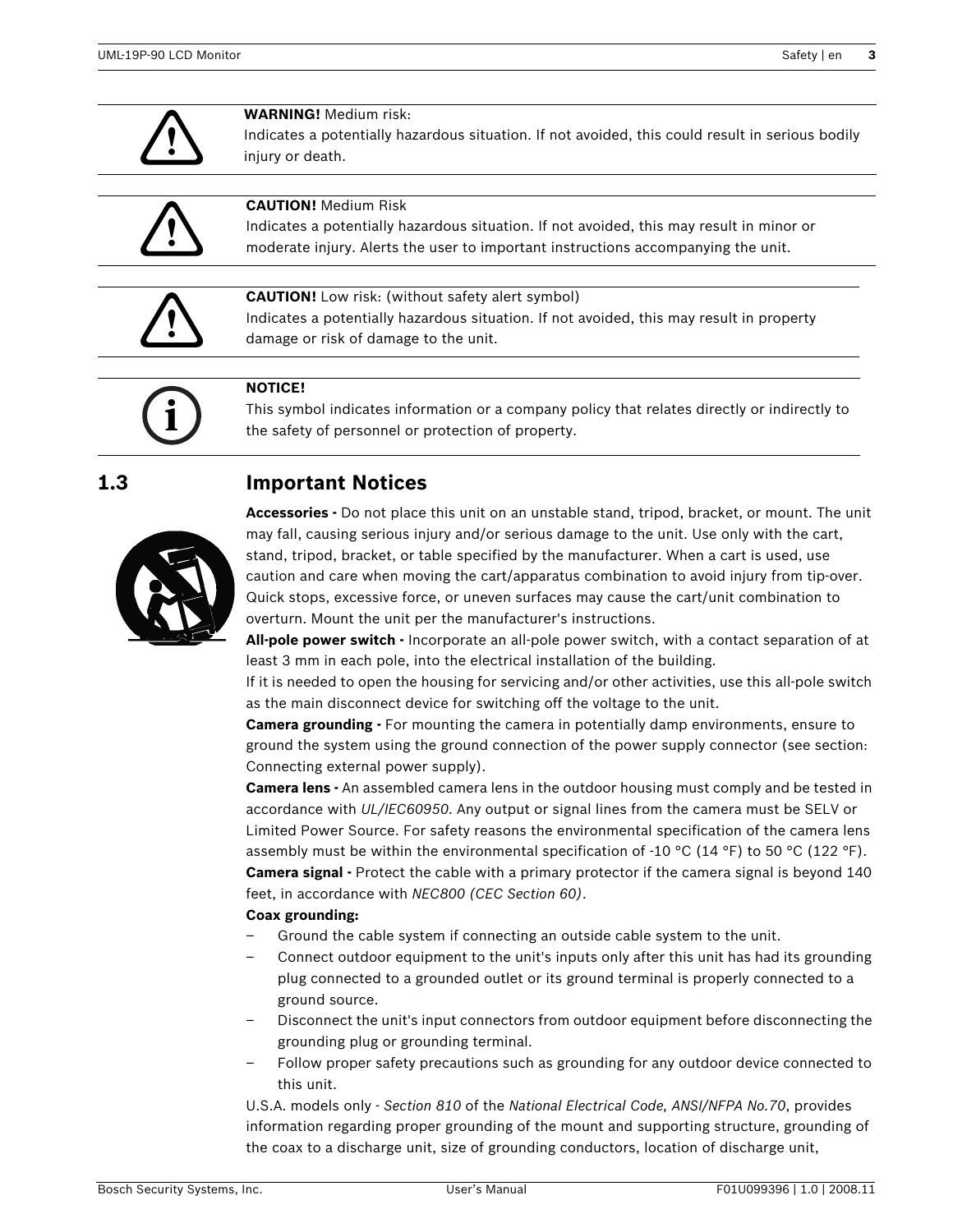**i**

connection to grounding electrodes, and requirements for the grounding electrode.

## **NOTICE!**

This device is intended for use in public areas only.

U.S. federal law strictly prohibits surreptitious recording of oral communications.



Your Bosch product was developed and manufactured with high-quality material and components that can be recycled and reused. This symbol means that electronic and electrical appliances, which have reached the end of their working life, must be collected and disposed of separately from household waste material. Separate collecting systems are usually in place for disused electronic and electrical products. Please dispose of these units at an environmentally compatible recycling facility, per European Directive 2002/96/EC.

**Environmental statement -** Bosch has a strong commitment towards the environment. This unit has been designed to respect the environment as much as possible.

**Electrostatic-sensitive device -** Use proper CMOS/MOS-FET handling precautions to avoid electrostatic discharge.

NOTE: Wear required grounded wrist straps and observe proper ESD safety precautions when handling the electrostatic-sensitive printed circuit boards.

**Fuse rating -** For security protection of the device, the branch circuit protection must be secured with a maximum fuse rating of 16A. This must be in accordance with *NEC800 (CEC Section 60)*.

**Grounding and polarization -** This unit may be equipped with a polarized alternating current line plug (a plug with one blade wider than the other blade). This safety feature allows the plug to fit into the power outlet in only one way. If unable to insert the plug fully into the outlet, contact a locally certified electrician to replace the obsolete outlet. Do not defeat the safety purpose of the polarized plug.

Alternately, this unit may be equipped with a 3-pole grounding plug (a plug with a third pin for earth grounding). This safety feature allows the plug to fit into a grounded power outlet only. If unable to insert the plug into the outlet, contact a locally certified electrician to replace the obsolete outlet. Do not defeat the safety purpose of the grounding plug.

**Moving -** Disconnect the power before moving the unit. Move the unit with care. Excessive force or shock may damage the unit and the hard disk drives.

**Outdoor signals -** The installation for outdoor signals, especially regarding clearance from power and lightning conductors and transient protection, must be in accordance with *NEC725* and *NEC800 (CEC Rule 16-224* and *CEC Section 60)*.

**Permanently connected equipment -** Incorporate a readily accessible disconnect device in the building installation wiring.

Pluggable equipment - Install the socket outlet near the equipment so it is easily accessible. **PoE -** Never supply power via the Ethernet connection (PoE) when power is already supplied via the power connector.

**Power disconnect** - Units have power supplied whenever the power cord is inserted into the power source. The power cord is the main power disconnect for all units.

**Power lines -** Do not locate the camera near overhead power lines, power circuits, or electrical lights, nor where it may contact such power lines, circuits, or lights.

#### **SELV**

All the input/output ports are Safety Extra Low Voltage (SELV) circuits. SELV circuits should only be connected to other SELV circuits.

Because the ISDN circuits are treated like telephone-network voltage, avoid connecting the SELV circuit to the Telephone Network Voltage (TNV) circuits.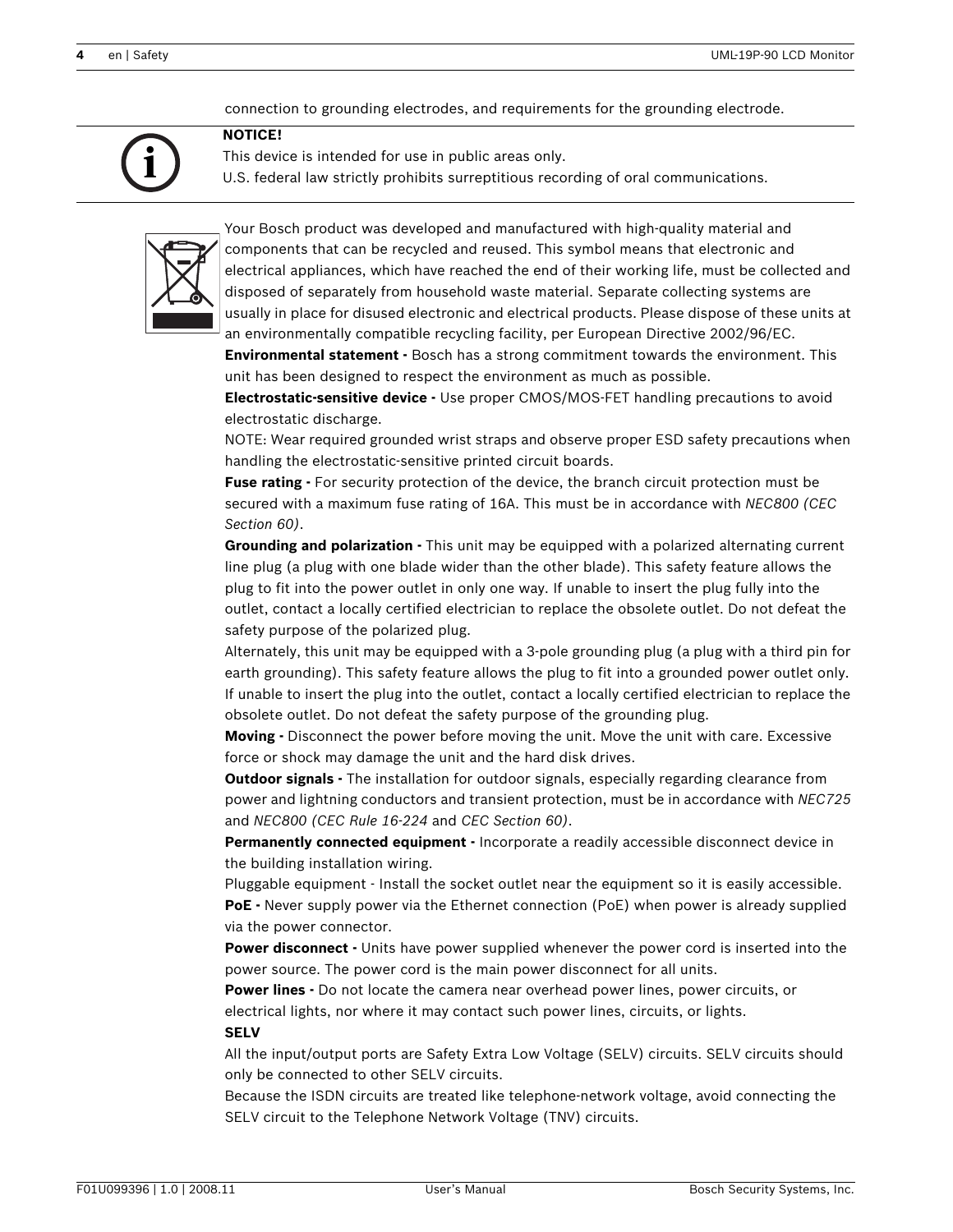**Video loss -** Video loss is inherent to digital video recording; therefore, Bosch Security Systems cannot be held liable for any damage that results from missing video information. To minimize the risk of lost digital information, Bosch Security Systems recommends multiple, redundant recording systems, and a procedure to back up all analog and digital information.



#### **NOTICE!**

This is a class A product. In a domestic environment this product may cause radio interference, in which case the user may be required to take adequate measures.

#### **FCC & ICES INFORMATION**

#### *(U.S.A. and Canadian Models Only)*

This device complies with *part 15* of the *FCC Rules*. Operation is subject to the following conditions:

- this device may not cause harmful interference, and
- this device must accept any interference received, including interference that may cause undesired operation.

#### **Note**

This equipment has been tested and found to comply with the limits for a Class A digital device, pursuant to Part 15 of the FCC Rules and ICES-003 of Industry Canada. These limits are designed to provide reasonable protection against harmful interference when the equipment is operated in a commercial environment. This equipment generates, uses, and radiates radio frequency energy and, if not installed and used in accordance with the instruction manual, may cause harmful interference to radio communications. Operation of this equipment in a residential area is likely to cause harmful interference, in which case the user will be required to correct the interference at his expense.

Intentional or unintentional modifications, not expressly approved by the party responsible for compliance, shall not be made. Any such modifications could void the user's authority to operate the equipment. If necessary, the user should consult the dealer or an experienced radio/television technician for corrective action.

The user may find the following booklet, prepared by the Federal Communications Commission, helpful: How to Identify and Resolve Radio-TV Interference Problems. This booklet is available from the U.S. Government Printing Office, Washington, DC 20402, Stock No. 004-000-00345-4.

#### **INFORMATIONS FCC ET ICES**

(modèles utilisés aux États-Unis et au Canada uniquement) Ce produit est conforme aux normes FCC partie 15. la mise en service est soumises aux deux conditions suivantes:

- cet appareil ne peut pas provoquer d'interférence nuisible et
- cet appareil doit pouvoir tolérer toutes les interférences auxquelles il est soumit, y compris les interférences qui pourraient influer sur son bon fonctionnement.

AVERTISSEMENT: Suite à différents tests, cet appareil s'est révélé conforme aux exigences imposées aux appareils numériques de Classe A en vertu de la section 15 du règlement de la Commission fédérale des communications des États-Unis (FCC). Ces contraintes sont destinées à fournir une protection raisonnable contre les interférences nuisibles quand l'appareil est utilisé dans une installation commerciale. Cette appareil génère, utilise et émet de l'energie de fréquence radio, et peut, en cas d'installation ou d'utilisation non conforme aux instructions, générer des interférences nuisibles aux communications radio. L'utilisation de ce produit dans une zone résidentielle peut provoquer des interférences nuisibles. Le cas échéant, l'utilisateur devra remédier à ces interférences à ses propres frais.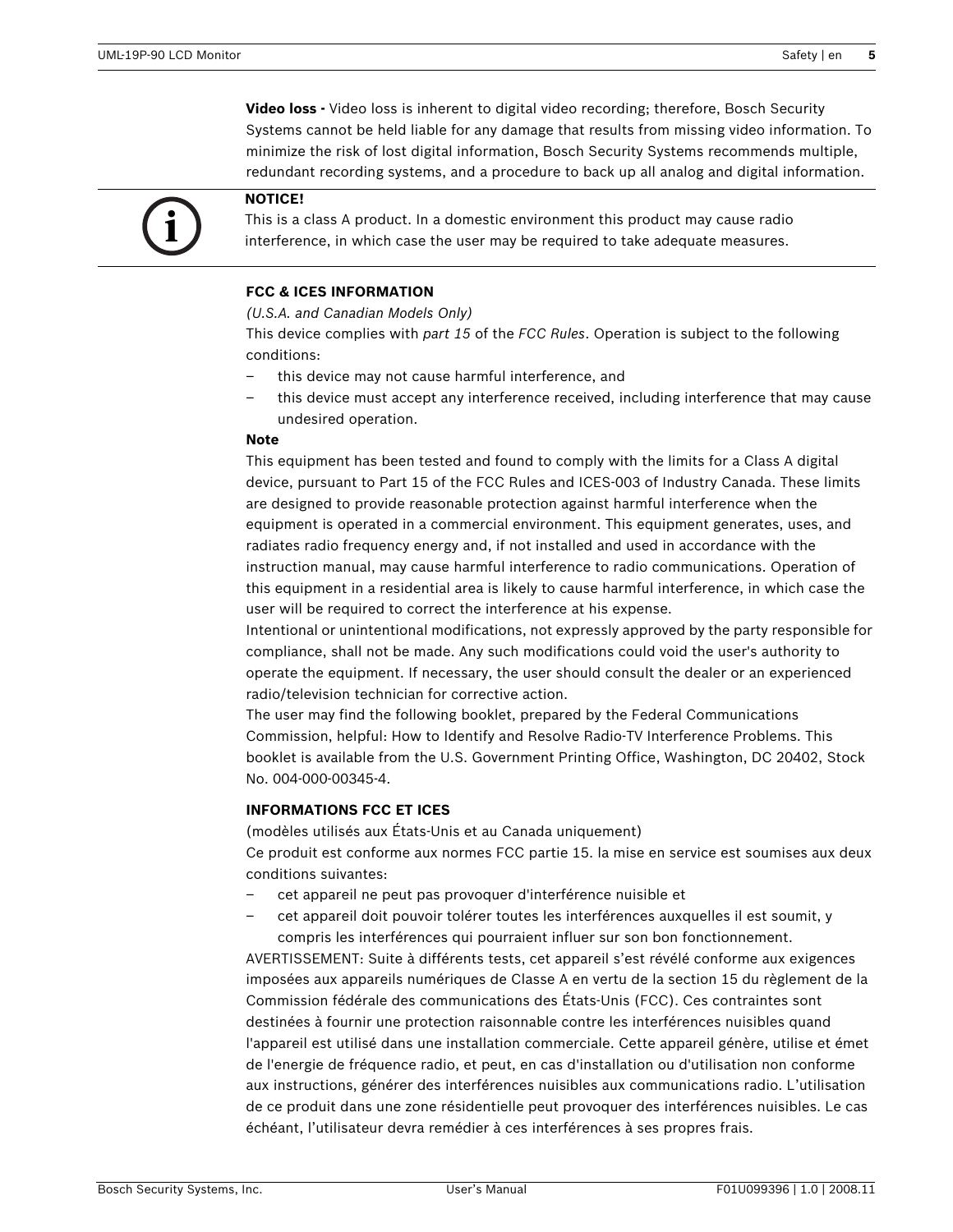Au besoin, l'utilisateur consultera son revendeur ou un technicien qualifié en radio/télévision, qui procédera à une opération corrective. La brochure suivante, publiée par la Commission fédérale des communications (FCC), peut s'avérer utile : « How to Identify and Resolve Radio-TV Interference Problems » (Comment identifier et résoudre les problèmes d'interférences de radio et de télévision). Cette brochure est disponible auprès du U.S. Government Printing Office, Washington, DC 20402, États-Unis, sous la référence n° 004-000-00345-4. AVERTISSEMENT: Ce produit est un appareil de Classe A. Son utilisation dans une zone résidentielle risque de provoquer des interférences. Le cas échéant, l'utilisateur devra prendre les mesures nécessaires pour y remédier.

#### **Disclaimer**

Underwriter Laboratories Inc. ("UL") has not tested the performance or reliability of the security or signaling aspects of this product. UL has only tested fire, shock and/or casualty hazards as outlined in UL's *Standard(s) for Safety for Closed Circuit Television Equipment, UL 2044*. UL Certification does not cover the performance or reliability of the security or signaling aspects of this product.

UL MAKES NO REPRESENTATIONS, WARRANTIES, OR CERTIFICATIONS WHATSOEVER REGARDING THE PERFORMANCE OR RELIABILITY OF ANY SECURITY OR SIGNALING RELATED FUNCTIONS OF THIS PRODUCT.

#### **Disclaimer**

Underwriter Laboratories Inc. ("UL") has not tested the performance or reliability of the security or signaling aspects of this product. UL has only tested fire, shock and/or casualty hazards as outlined in UL's *Standard(s) for Safety for Information Technology Equipment, UL 60950-1*. UL Certification does not cover the performance or reliability of the security or signaling aspects of this product.

UL MAKES NO REPRESENTATIONS, WARRANTIES, OR CERTIFICATIONS WHATSOEVER REGARDING THE PERFORMANCE OR RELIABILITY OF ANY SECURITY OR SIGNALING-RELATED FUNCTIONS OF THIS PRODUCT.

## **Copyright**

This user guide is the intellectual property of Bosch Security Systems, Inc. and is protected by copyright.

All rights reserved.

## **Trademarks**

All hardware and software product names used in this document are likely to be registered trademarks and must be treated accordingly.

## **NOTICE!**

**i**

This user guide has been compiled with great care and the information it contains has been thoroughly verified. The text was complete and correct at the time of printing. The ongoing development of the products may mean that the content of the user guide can change without notice. Bosch Security Systems accepts no liability for damage resulting directly or indirectly from faults, incompleteness or discrepancies between the user guide and the product described.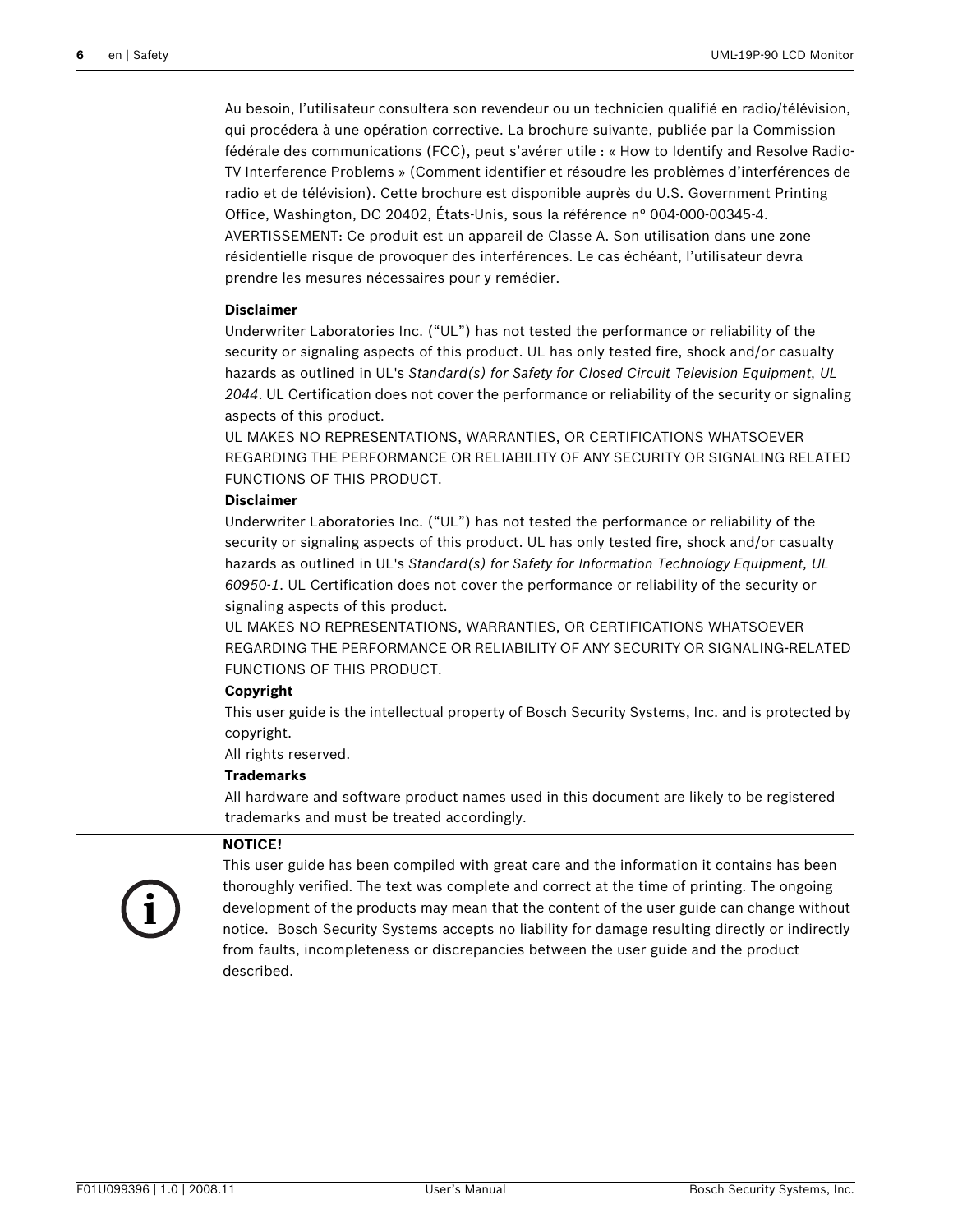# **1.4 Customer Support and Service**

If this unit needs service, contact the nearest Bosch Security Systems Service Center for authorization to return and shipping instructions.

## **Service Centers**

**USA**

#### **Repair Center**

Telephone: 800-566-2283

Fax: 800-366-1329

E-mail: repair@us.bosch.com

## **Customer Service**

Telephone: 888-289-0096 Fax: 585-223-9180 E-mail: security.sales@us.bosch.com

#### **Technical Support**

Telephone: 800-326-1450 Fax: 585-223-3508 or 717-735-6560 E-mail: technical.support@us.bosch.com

#### **Canada**

Telephone: 514-738-2434 Fax: 514-738-8480

#### **Europe, Middle East, Africa Region**

#### **Repair Center**

Telephone: 31 (0) 76-5721500 Fax: 31 (0) 76-5721413 E-mail: RMADesk.STService@nl.bosch.com

#### **Asia Region**

## **Repair Center**

Telephone: 65 63522776

Fax: 65 63521776

E-mail: rmahelpdesk@sg.bosch.com

## **Customer Service**

Telephone: 86 (0) 756 7633117 or

86 (0) 756 7633121

Fax: 86 (0) 756 7631710

E-mail: customer.service@cn.bosch.com

## **Warranty and additional information**

For additional information and warranty queries, please contact your Bosch Security Systems representative or visit our website at www.boschsecurity.com.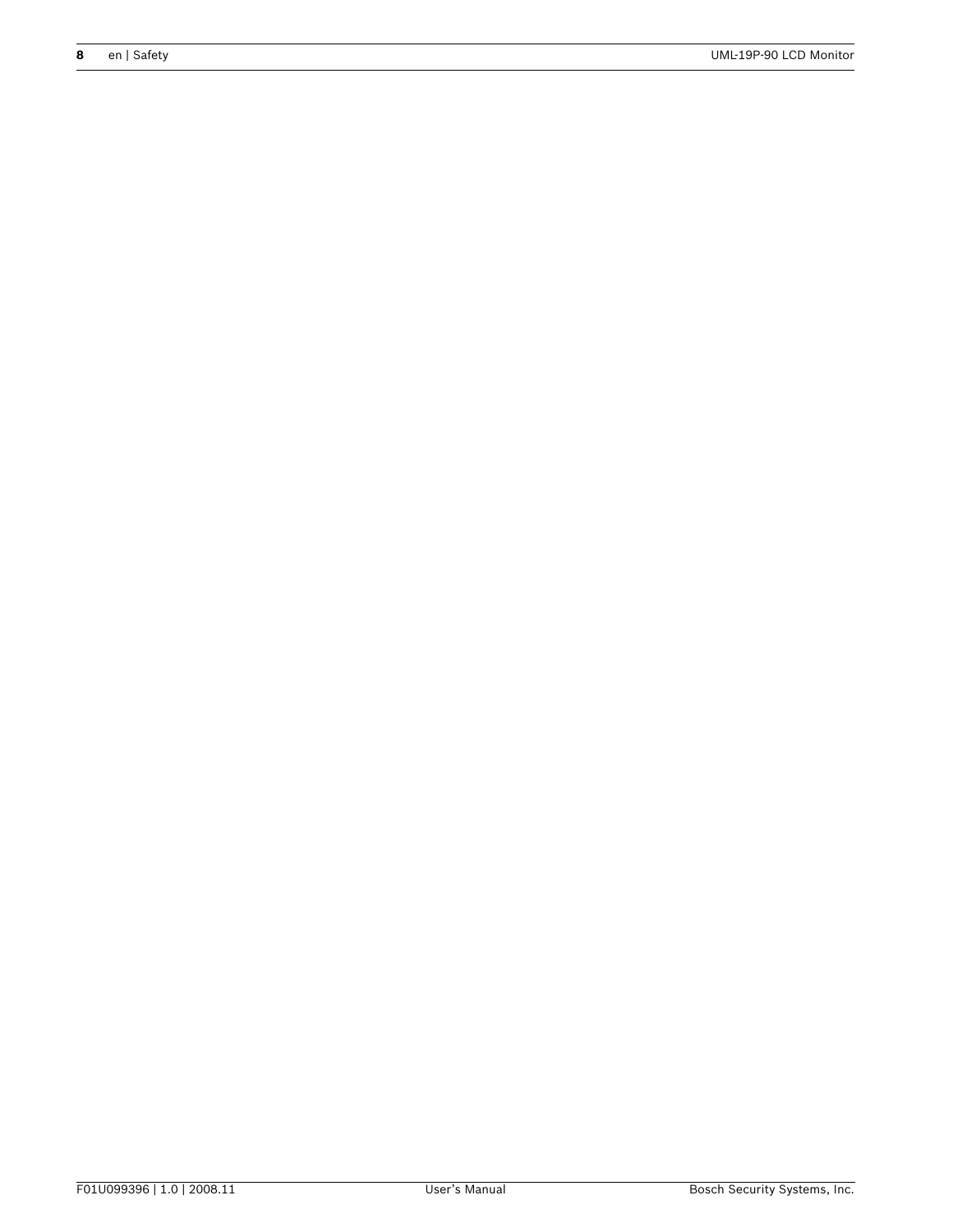# **2 Unpacking**

This equipment should be unpacked and handled with care. If an item appears to have been damaged in shipment, notify the shipper immediately.

Verify that all the parts listed in the Parts List below are included. If any items are missing, notify your Bosch Security Systems Sales or Customer Service Representative.

The original packing carton is the safest container in which to transport the unit and must be used if returning the unit for service. Save it for possible future use.

# **2.1 Parts List**

The following table lists the parts included:

| Quantity      | Part                                                                                                                                 |
|---------------|--------------------------------------------------------------------------------------------------------------------------------------|
|               | UML-19P-90 Color LCD Flat Panel Monitor                                                                                              |
| 1             | User's manual                                                                                                                        |
| $\mathcal{P}$ | Power Cords, 3-wire with grounded plug 1.8 m (6 ft) long.<br>one with a U.S. plug type and one with a European Continental plug type |
|               | VGA to VGA (D-SUB) cable, 1.5 m (5 ft)                                                                                               |
|               | Power Supply (brick):<br>UML-19P-90: 12 VDC, 4.16 A, 100-240 VAC, 50/60 Hz, 1.1 m (3.5 ft)                                           |
|               | DVI-D to DVI-D Cable, 1.5 m (5 ft)                                                                                                   |
|               | Audio Cable, PC style, 1.1 m (3.5 ft)                                                                                                |

**3 Exploded View**





| Reference $#$ | <b>Button</b> | <b>Description</b>                                                        |                                                               |
|---------------|---------------|---------------------------------------------------------------------------|---------------------------------------------------------------|
|               | Input Button  | Selects the signal to be<br>displayed; choices are: VGA or<br>DVI.        | Operates as the Select/<br>Enter key when in the OSD<br>menu. |
| 2             | Menu Button   | Selects the on-screen display (OSD).                                      |                                                               |
| 3             |               | Adjusts the value when in the<br>OSD or auto adjusts when in<br>VGA mode. | Scrolls up in the OSD.                                        |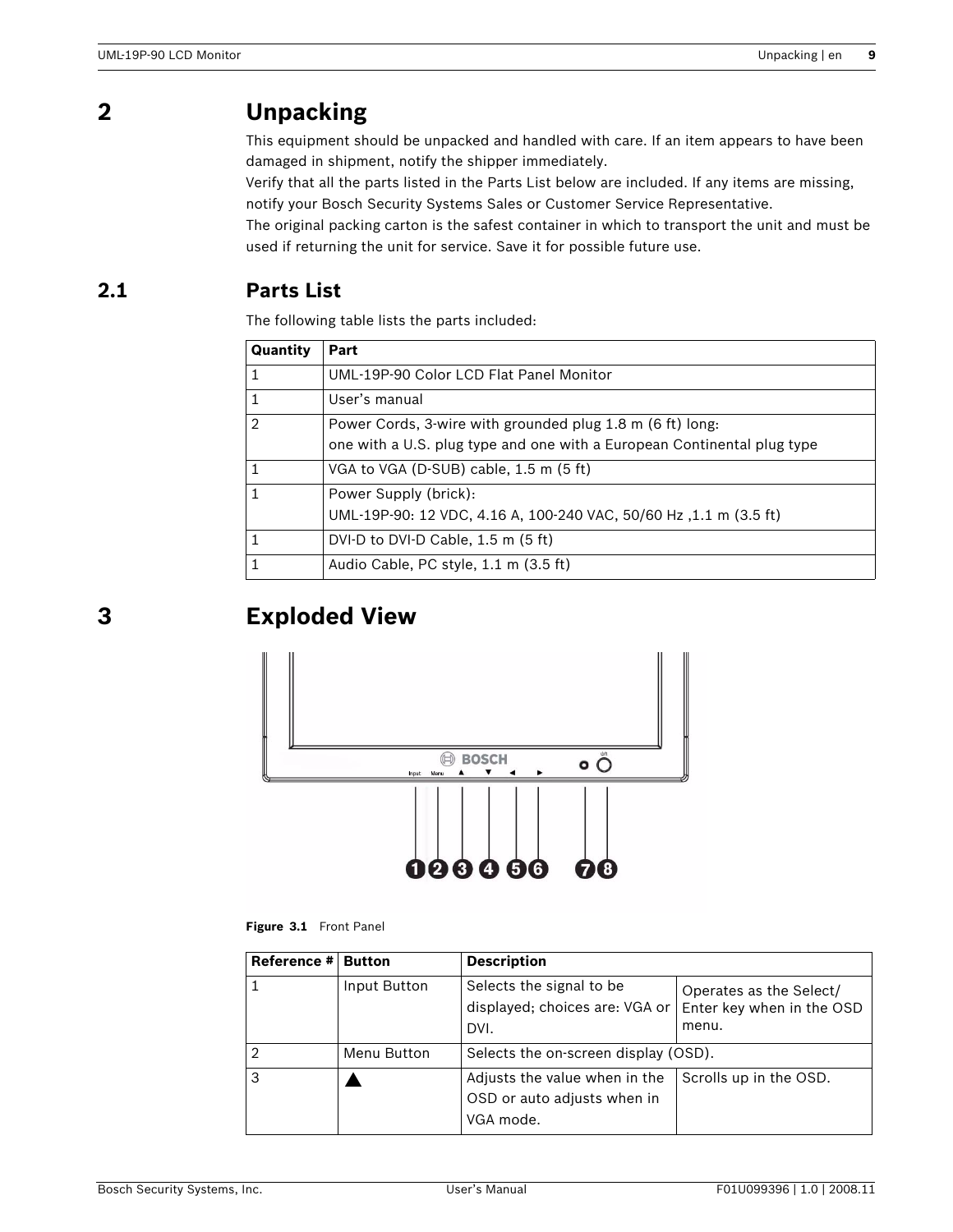| Reference #    | <b>Button</b>        | <b>Description</b>                                        |                          |
|----------------|----------------------|-----------------------------------------------------------|--------------------------|
| $\overline{A}$ |                      | Adjusts the value when in the                             | Scrolls down in the OSD. |
|                |                      | OSD or decreases Audio Mute                               |                          |
|                |                      | menu.                                                     |                          |
| 5              |                      | Decreases the value when in                               | Scrolls left in the OSD. |
|                |                      | the OSD or decreases the                                  |                          |
|                |                      | volume.                                                   |                          |
| 6              |                      | Increases the value when in the Scrolls right in the OSD. |                          |
|                |                      | OSD or increases the volume.                              |                          |
| 7              | Not Used             |                                                           |                          |
| 8              | Power Button /       | Power On (green)                                          |                          |
|                | <b>LED</b> Indicator | Unsupported Mode (green)                                  |                          |
|                |                      | Standby/Power Off (red)                                   |                          |



**Figure 3.2** Bottom Panel

| Reference # | Connector                  | <b>Description</b>      |
|-------------|----------------------------|-------------------------|
|             | DVI-D                      | Digital Video Interface |
|             | D-Sub/VGA                  | RGB Signal Input        |
|             | 1/8 in. Mini Phone<br>Plug | PC Audio                |
|             | 5.5 mm Input Jack          | 12 VDC                  |

# **4 Description**

The Bosch UML-19P-90 is a 19-inch, high-resolution VGA color monitor for use with digital video recorders (DVR) and PC applications.

Monitor control functions are accessed via the front panel push buttons and the multilanguage On-screen Display (OSD). See *Figure 3.1* for front panel descriptions.

# **4.1 Features**

The UML-19P-90 is designed to display Analog VGA and DVI signals.

- 19-inch
- 100-240 VAC Power Supply
- High-resolution Display
	- 1280 x 1024
- VGA Input
- DVI-D Input
- On-screen Display (OSD) with Multiple Languages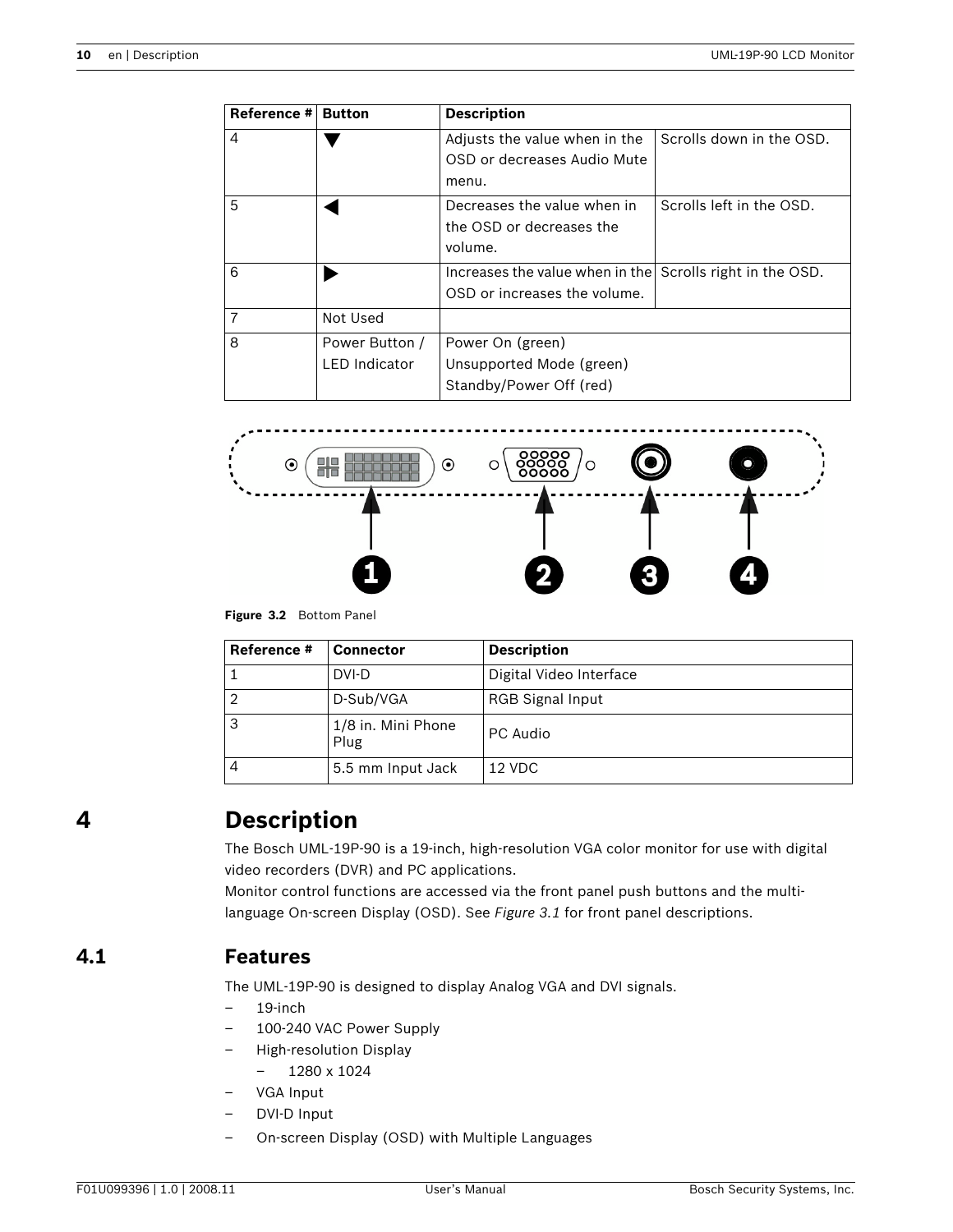## **4.2 Power**

| Model No.  | <b>Rated Voltage</b> | Voltage Range | <b>Power at Rated Voltage</b> |
|------------|----------------------|---------------|-------------------------------|
| UML-19P-90 | 120/230 VAC.         | 100-240 VAC   | 40 W (max)                    |
|            | 50/60 Hz             |               |                               |

# **5 Installing the Monitor**

This chapter outlines the procedures to install the UML-19P-90. A qualified service person should install the monitor and adhere to all local codes.

# **5.1 Ventilation**

To prevent overheating, ensure that the ventilation openings on the rear of the monitor are not covered.

# **5.2 Mounting the Monitor**

The UML-19P-90 is designed for use on a desktop or mounted to a wall or rack.

## **5.2.1 Desktop Installation**

The UML-19P-90 is delivered with a 3-pole US-style power cord and a 2-pole Euro-style power cord. Use the US-style power cord where 120 VAC, 60 Hz power is available; use the Euro-style power cord where 230 VAC, 50 Hz power is available. The monitor automatically adjusts to either power input voltage.

## **5.2.2 Wall Mount Installation**

The square mounting holes (100 mm [3.9 in.] centers) are compatible with the Bosch UMM-LW-20B fixed wall mount or the UMM-LW-30B swivel/tilt. To install the wall mount, do the following:

1. Remove the base from the LCD panel section by unscrewing the four (4) holding screws before separating the base from the panel. NOTE: Save screws for future use.



**Figure 5.1** Removing the Base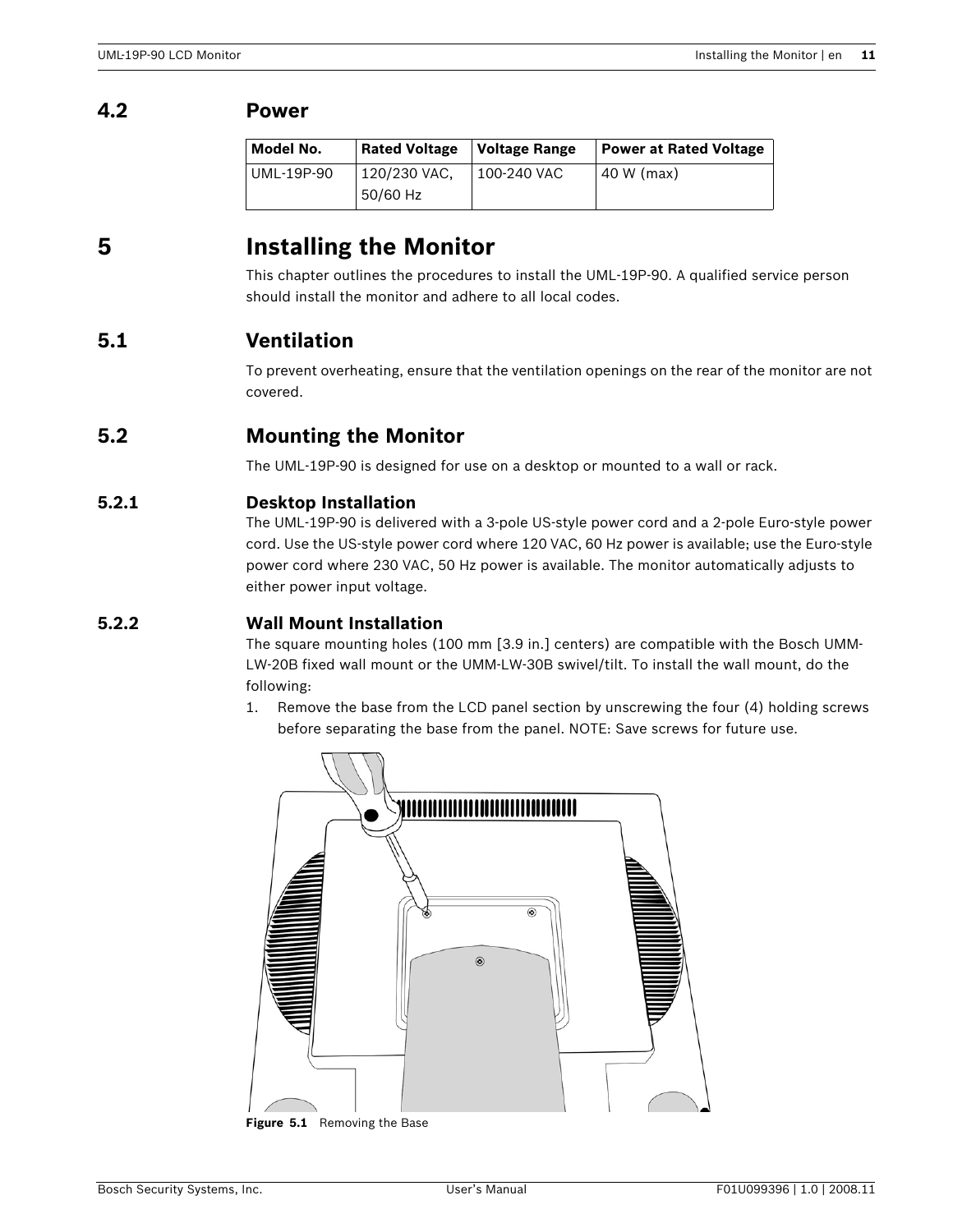2. Mount the unit to the mounting device (not provided) using the four (4) mounting holes on the rear panel. The square mounting hole patterns are standard on 100 mm (3.9 in.) centers.



**Figure 5.2** Mounting the Device

# **5.2.3 Rack-mount Installation**

To rack the UML-19P-90 using the RMK-08 mounting bracket, do the following:



**NOTICE!** Prior to installing the UML-19P-90 monitor to the RMK-08 rack mount bracket, four (4) user supplied rack mount screws and clips are required.

- 1. Use a Phillips head screw driver to remove the base of the monitor.
- 2. Align the two (2) supplied mounting guide brackets flush with the screw holes on the back of the monitor. Screw the (4) supplied self-tapping screws into the non-threaded holes (see *Figure 5.3*).



**Figure 5.3** RMK-08 Mounting Guide Bracket Installation

| Reference # | Description            |
|-------------|------------------------|
|             | Self-tapping Screw     |
|             | Mounting Guide Bracket |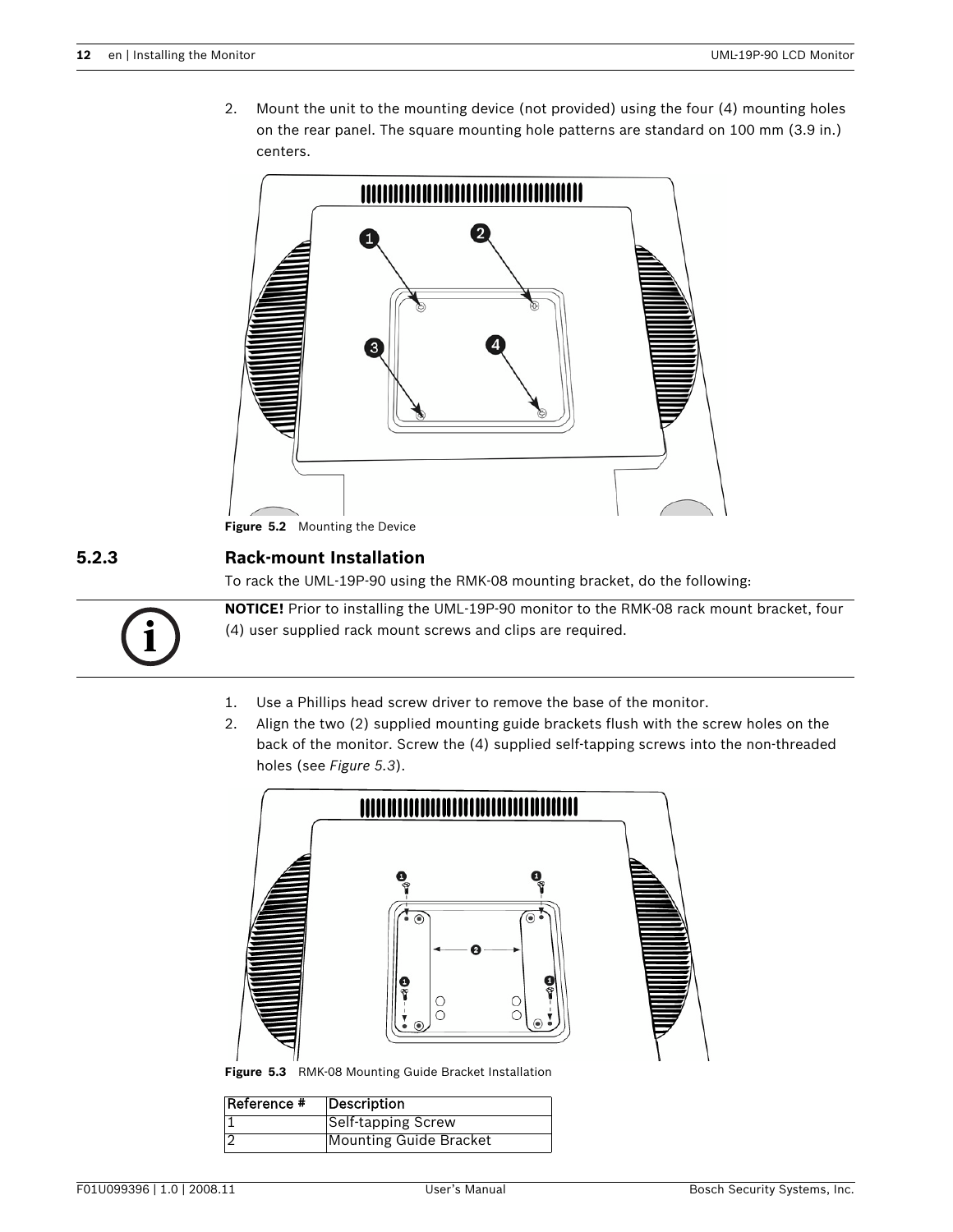3. If necessary, remove the side brackets from the 8C or current position and screw to the 9V position.



4. Adjust the location of the inner brackets so they align flush with the inner threaded holes on the back of the monitor.



5. Secure the RMK-08 rack mount bracket to the UML-19P-90 flat panel from the back side using the VESA 100 mm mounting points and the supplied four (4), M4\*8 Phillips screws.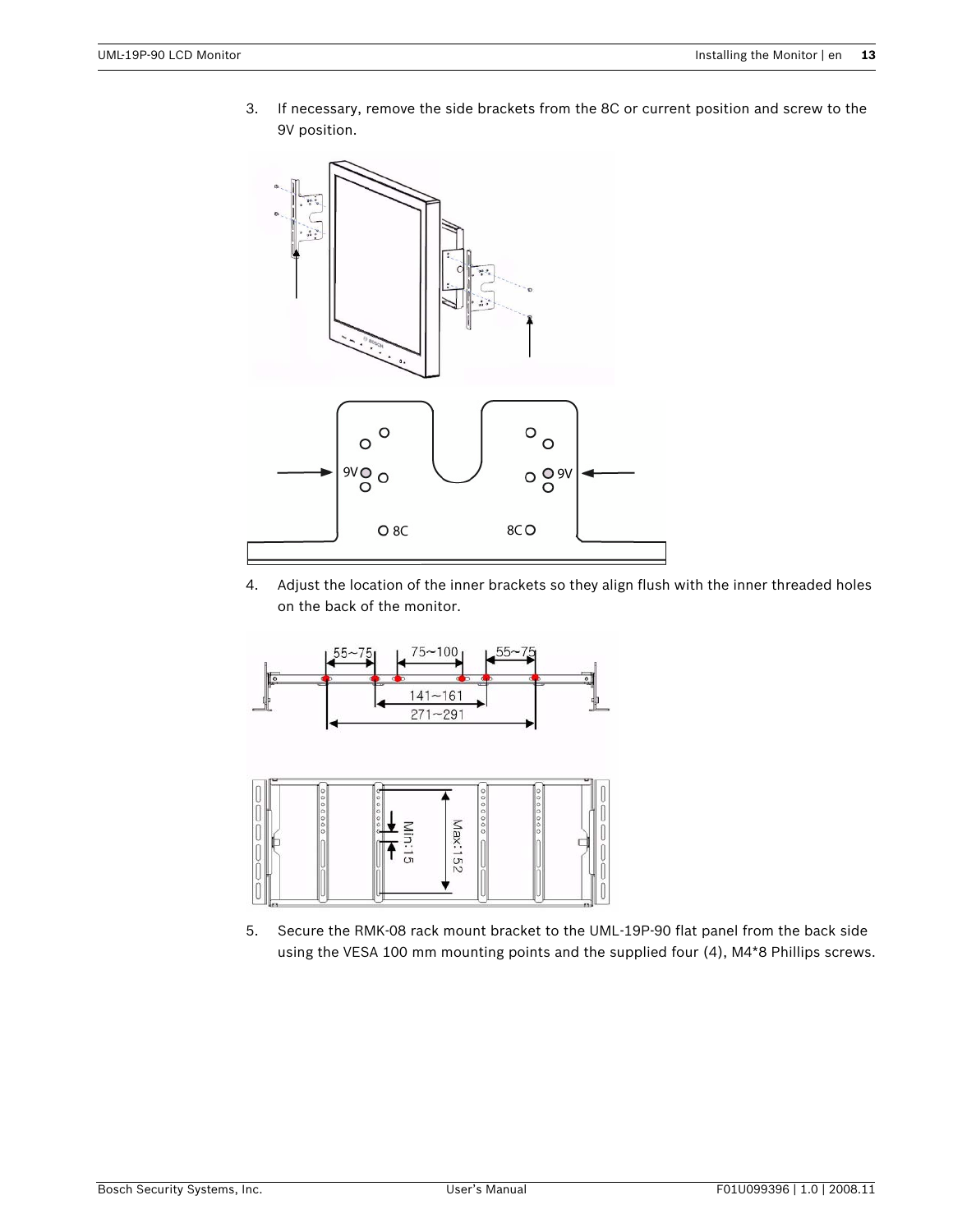

6. Secure the fully assembled rack mount to the cabinet using four (4) rack mount screws and clips (not provided).

# **5.3 Connecting the PC Signal to the Monitor**

## VGA

The monitor can be connected to the analog VGA signal by using the provided VGA cable (D-SUB to D-SUB).



**Figure 5.4** VGA Input

## DVI

The monitor can be connected to a digital signal by using the provided DVI cable (DVI-D to DVI-D).



**Figure 5.5** DVI Input

# **6 Navigating the Monitor**

# **6.1 Navigating the Front Panel**

Use the front panel to make any necessary OSD adjustments to the UML-19P-90. See the figure below for an explanation of the front panel.



Figure 6.1 Front Panel Buttons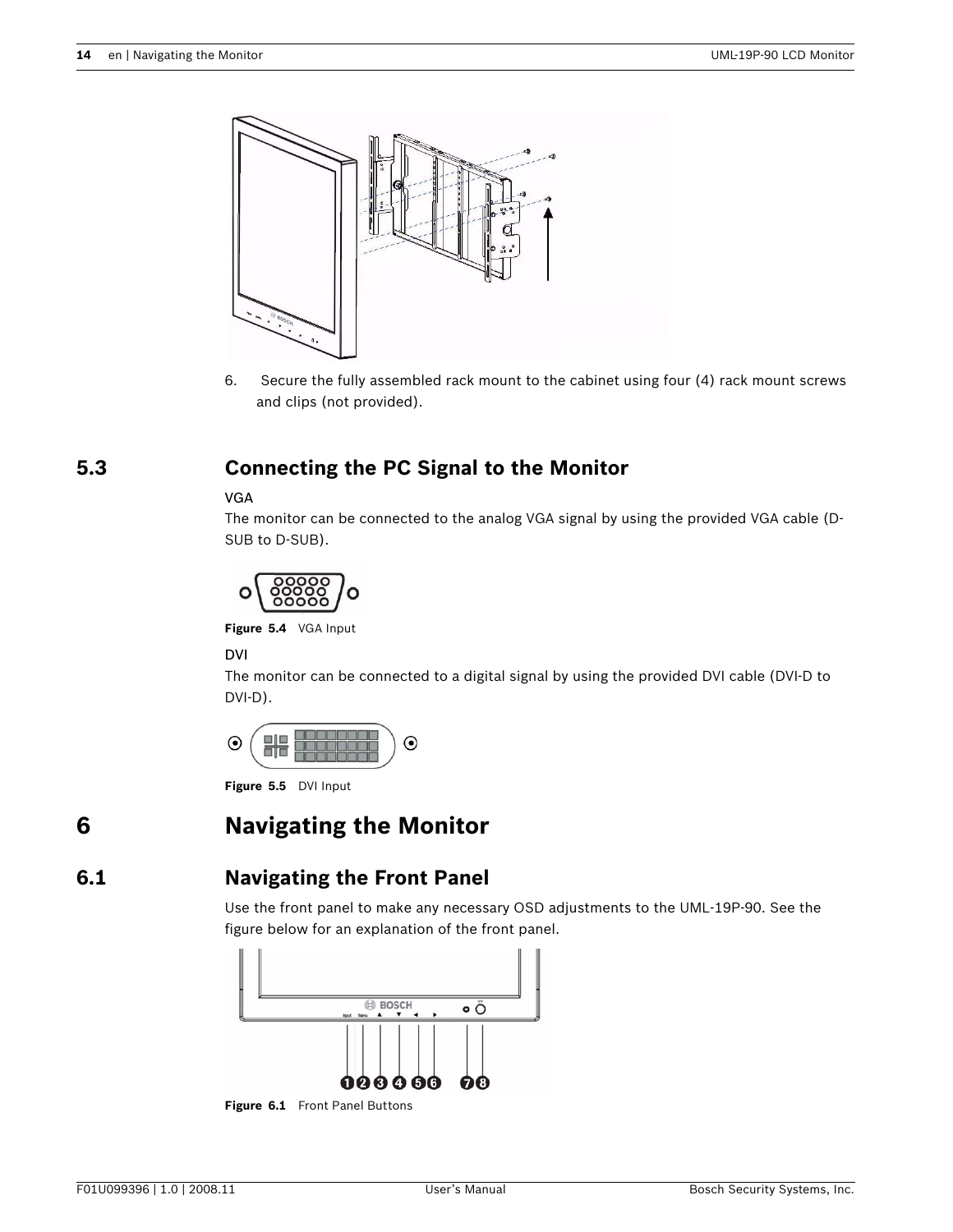| Reference #    | <b>Button</b>                   | <b>Description</b>                                                        |                                                               |
|----------------|---------------------------------|---------------------------------------------------------------------------|---------------------------------------------------------------|
| $\mathbf{1}$   | Input Button                    | Selects the signal to be<br>displayed; choices are:<br>VGA or DVI.        | Operates as the Select/<br>Enter key when in the OSD<br>menu. |
| $\overline{2}$ | Menu Button                     | Selects the on-screen display (OSD).                                      |                                                               |
| 3              |                                 | Adjusts the value when in<br>the OSD.                                     | Scrolls up in the OSD.                                        |
| 4              |                                 | Adjusts the value when in<br>the OSD or auto adjusts<br>when in VGA mode. | Scrolls down in the OSD.                                      |
| 5              |                                 | Decreases the value when<br>in the OSD.                                   | Scrolls left in the OSD.                                      |
| 6              |                                 | Increases the value when<br>in the OSD.                                   | Scrolls right in the OSD.                                     |
| $\overline{7}$ | Not Used                        |                                                                           |                                                               |
| 8              | Power Button / LED<br>Indicator | Power On (green)<br>Unsupported Mode (green)<br>Standby/Power Off (red)   |                                                               |

# **6.2 Navigating the Monitor On-screen Display (OSD)**

The UML-19P-90 have two (2) modes: VGA and DVI. The LCD is programmed through the onscreen display (OSD) menus and submenus where an operator can select operating parameters. To access the OSD menus, press the Menu button. Use the front panel of the monitor to make any necessary adjustments to the OSD.

To navigate the set up menus, follow the steps below:

- 1. Connect the VGA or DVI cable.
- 2. If required, press the Input button until a signal is displayed. NOTE: Menus are not available without a signal applied.
- 3. Press the Power button to turn on the unit (see *Figure 3.1*).
- 4. Press the Menu button to activate the main menu selections (see *Figure 3.1*).
- 5. Press the **A** and the **V** buttons to select a main menu.
- 6. Press the Input button to enter a selected menu.
- 7. Press the  $\triangleleft$  and the  $\triangleright$  button to toggle the OSD values.
- 8. When finished, scroll to Exit and press the Menu button. Note: If there is no Exit option, press the Menu button.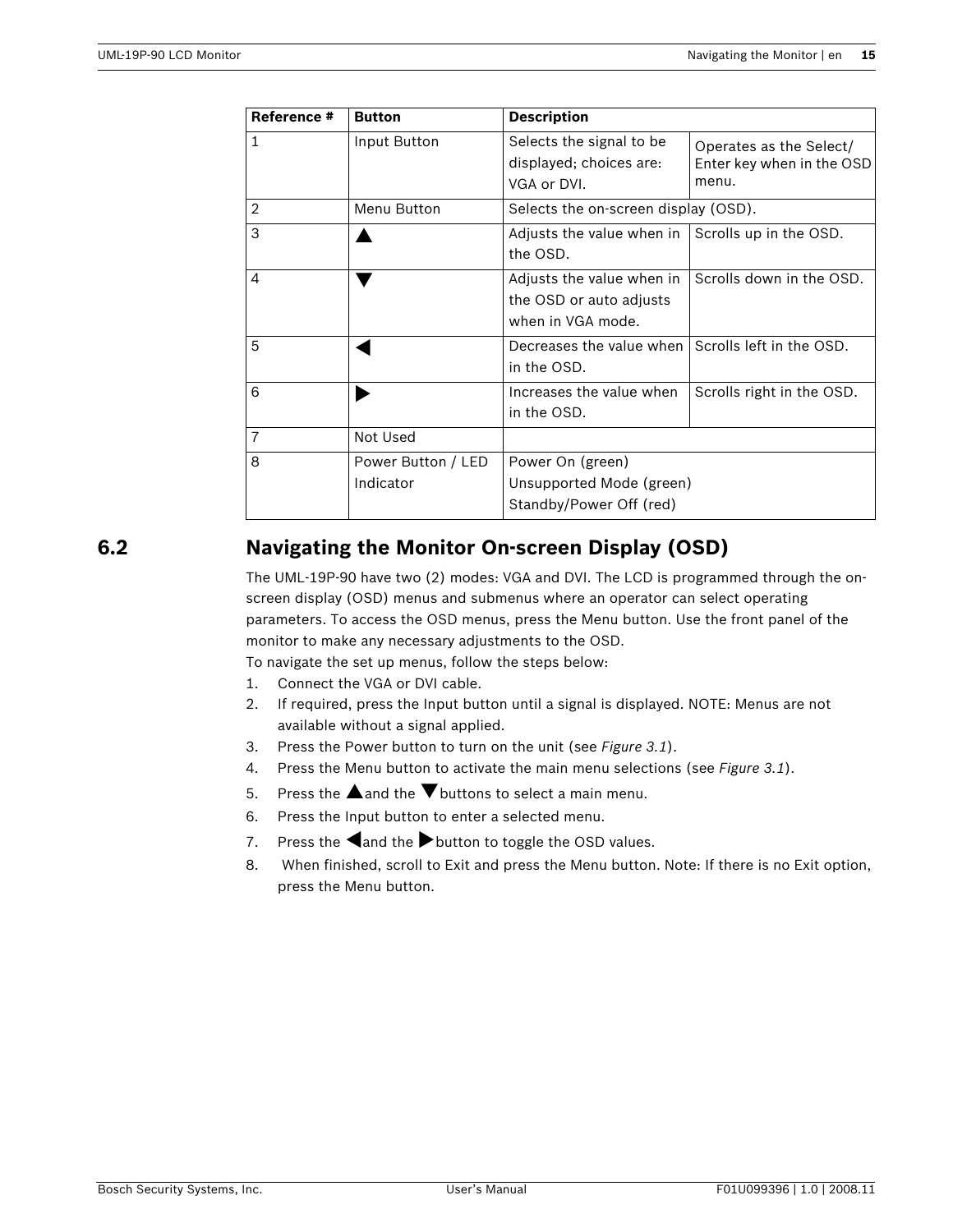# **6.3 On-screen Display Menus**

There are five (5) on-screen menus that allow you to customize your settings. Press the Menu button on the front panel of the monitor to access the OSD menu, then press the Input button to enter your selection.

| <b>Icon</b> | Menu        | <b>Function</b>                                                                                                                                                                                                 |
|-------------|-------------|-----------------------------------------------------------------------------------------------------------------------------------------------------------------------------------------------------------------|
| <b>AUTO</b> | Auto Adjust | Adjusts the screen size when input is in DSUB<br>Analog (VGA) mode.                                                                                                                                             |
|             | Screen      | Adjusts the Brightness and Contrast in both<br>modes, H. Position, V. Position, Phase Adjust, and<br>Clock Adjust performance in VGA mode.                                                                      |
| RGB         | <b>RGB</b>  | Selects User, 9300, 6500. Adjusts the Color Temp<br>of the monitor (MIN, 1-99%, MAX).                                                                                                                           |
|             | Utility     | Enables the user to reset all settings to the factory<br>default values, Auto Set, or select an Input                                                                                                           |
|             | Language    | Adjusts the Language. Language choices are:<br>English, French, German, Spanish, and Korean.                                                                                                                    |
|             | OSD         | Enables the user to turn on and off the OSD menu.<br>and displays the following information: OSD<br>Timeout, OSD H. Position, OSD V. Position, and<br>OSD Transparency. Available in both VGA and DVI<br>modes. |
|             | Audio       | Adjusts the Audio Volume and Audio Mute.                                                                                                                                                                        |

**6.4 Auto Adjust**

To access the Auto Adjust submenu, press the Menu button on the front panel of the monitor, then press the left and right arrows to highlight the Auto Adjust icon. Next, press the Input button on the front panel to access the Auto Adjust submenu options. Note: Auto Adjust is only available in DSUB Analog (VGA) mode.



\* Displays information about the current graphics adapter settings.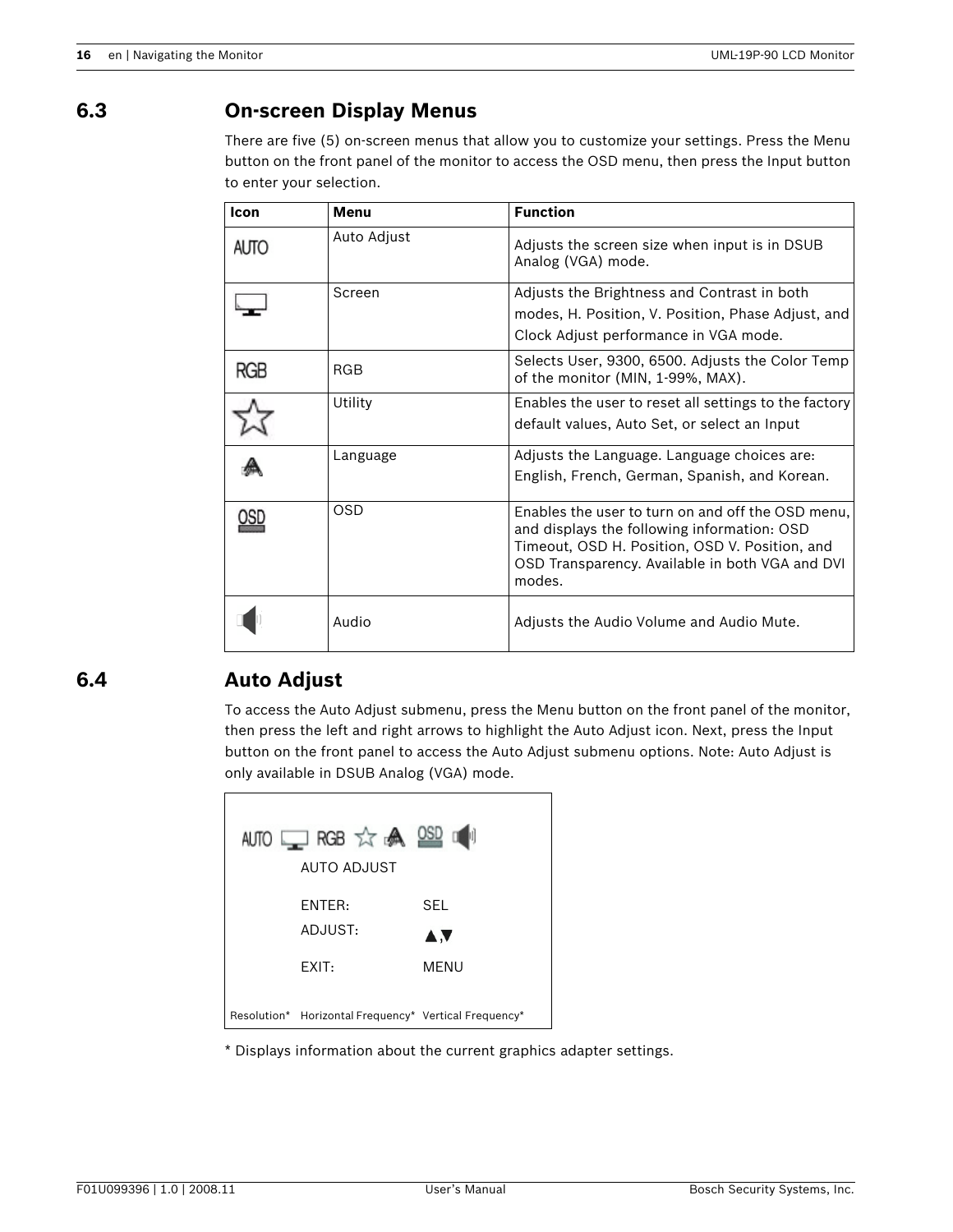# **6.5 Screen**

To access the Screen submenu, press the Menu button on the front panel of the monitor, then press the left and right arrows to highlight the Screen icon. Next, press the Input button on the front panel to access the Screen submenu options.

#### DVI Digital Mode

|            | AUTO $\Box$ RGB $\hat{\times}$ $\mathbb{A}$ $\stackrel{\text{OSD}}{=}$<br><b>BRIGHTNESS</b> |
|------------|---------------------------------------------------------------------------------------------|
| Q          | CONTRAST                                                                                    |
|            | H. POSITION                                                                                 |
|            | V. POSITION                                                                                 |
|            | PHASE ADJUST                                                                                |
| <b>JUL</b> | CLOCK ADJUST                                                                                |
|            | 1280x1024 63.9 kHz<br>60Hz                                                                  |

DSUB Analog (VGA) Mode

Г

| <u>OSD</u><br>AUTO $\Box$ RGB $\mathbb{\hat{A}}$ A<br><b>BRIGHTNESS</b><br>CONTRAST<br>H. POSITION<br>V. POSITION<br>PHASE ADJUST<br>CLOCK ADJUST<br><b>JUL</b> |  |
|-----------------------------------------------------------------------------------------------------------------------------------------------------------------|--|
| 1280x1024 63.9 kHz<br>60Hz                                                                                                                                      |  |

| Submenu           | Definition                                                                                                             |
|-------------------|------------------------------------------------------------------------------------------------------------------------|
| <b>BRIGHTNESS</b> | Adjusts the brightness level for video performance (range - MIN, 1-<br>99%, MAX).                                      |
| <b>CONTRAST</b>   | Adjusts the contrast level for video performance (range - MIN, 1-99%,<br>MAX).                                         |
| H. POSITION       | Adjusts the horizontal position for the desktop (range - MIN, 1-99%,<br>MAX). Note: not available in DVI Digital mode. |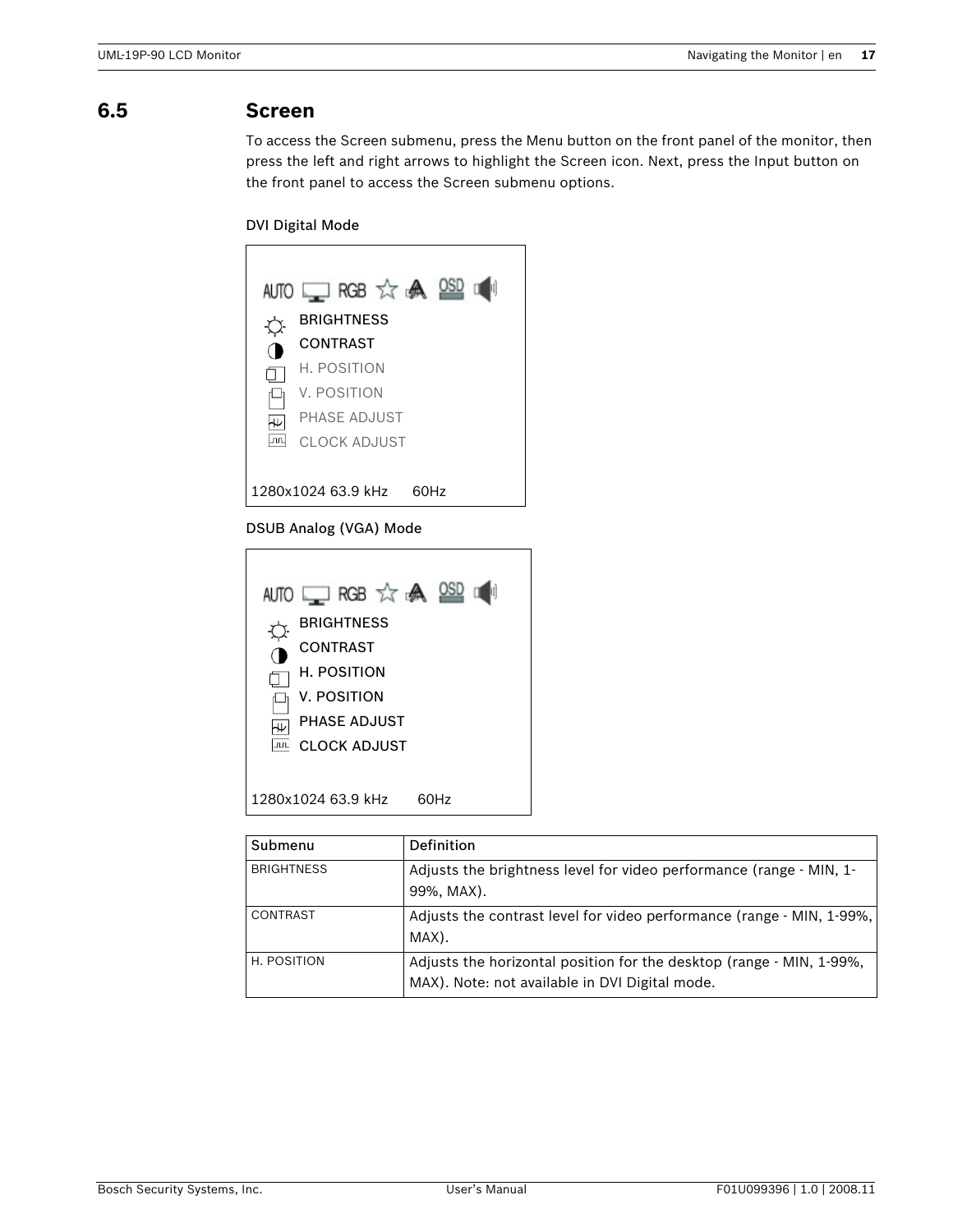| V. POSITION         | Adjusts the vertical position for the desktop (range - MIN, 1-99%,<br>MAX). Note: not available in DVI Digital mode.                                               |
|---------------------|--------------------------------------------------------------------------------------------------------------------------------------------------------------------|
| PHASE ADJUST        | Adjusts for best picture quality by adjusting for sharpness of vertical<br>lines (range - MIN, 1-99%, MAX). Note: not available in DVI Digital<br>mode.            |
| <b>CLOCK ADJUST</b> | Adjusts the best picture quality by adjusting the horizontal size of the<br>video displayed (range - MIN, 1-99%, MAX). Note: not available in DVI<br>Digital mode. |

# **6.6 RGB**

To access the RGB submenu, press the Menu button on the front panel of the monitor, then press the left and right arrows to highlight the RGB icon. Next, press the Input button on the front panel to access the RGB submenu options. Press the up and down arrows to select the Color submenu.

DVI Digital and DSUB Analog (VGA) Modes



| Submenu           | Definition                                        |
|-------------------|---------------------------------------------------|
| <b>COLOR TEMP</b> | Options are: USER, 9300, and 6500                 |
| <b>RED</b>        | Adjusts the color Red (range - MIN, 1-99%, MAX)   |
| GREEN             | Adjusts the color Green (range - MIN, 1-99%, MAX) |
| <b>BLUE</b>       | Adjusts the color Blue (range - MIN, 1-99%, MAX)  |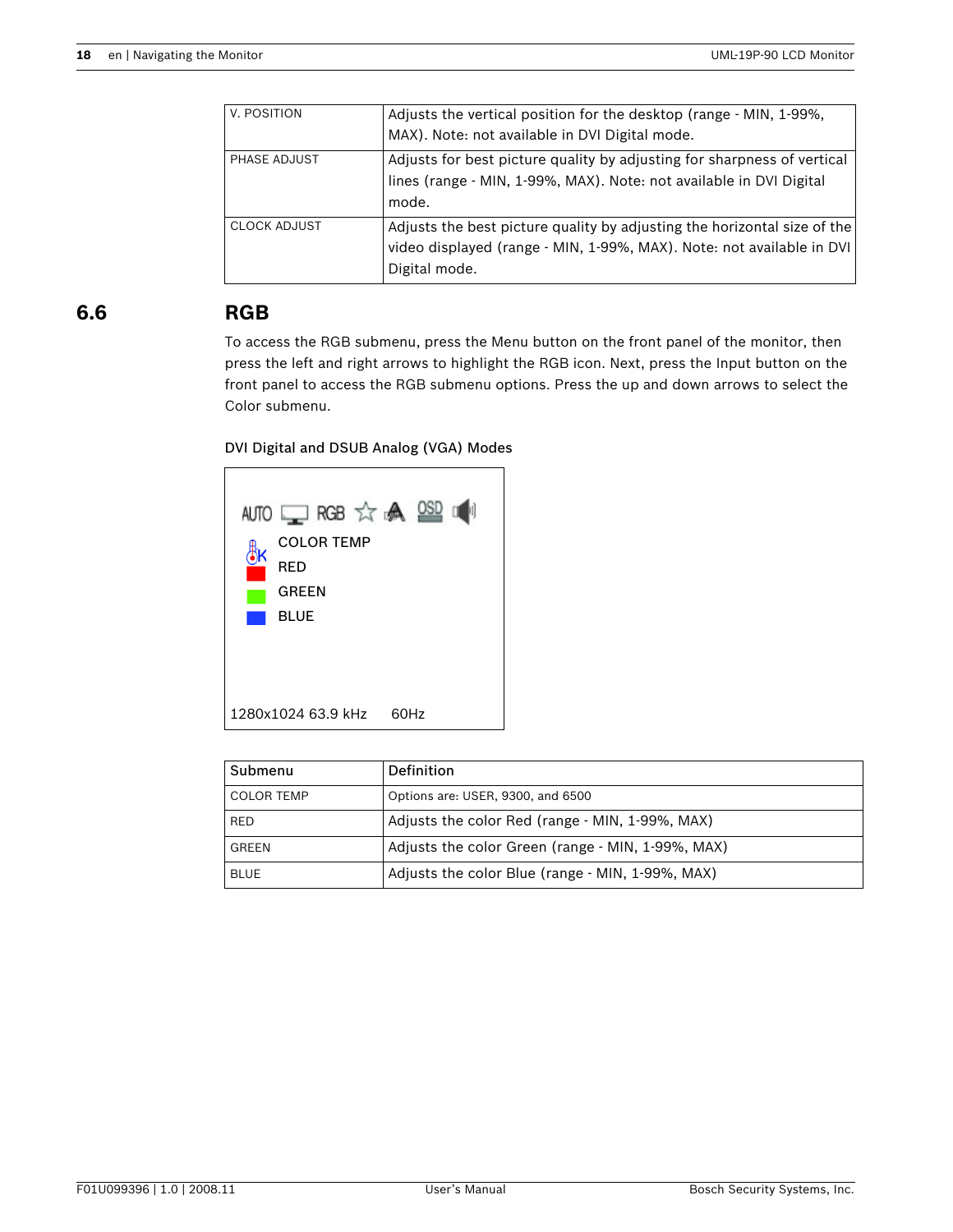# **6.7 Utility**

To access the Utility submenu, press the Menu button on the front panel of the monitor, then press the left and right arrows to select the Utility icon. Next, press the Input button, then press the up and down arrows to select the Utility submenu options.

DVI Digital and DSUB Analog (VGA) Modes



| Submenu             | Definition                                                                                                                                     |
|---------------------|------------------------------------------------------------------------------------------------------------------------------------------------|
| RECALL              | Restores default settings.                                                                                                                     |
| <b>FULL AUTO</b>    | Auto synchronizes the screen to the graphics adaptor. When selected,<br>displays "Auto in Process". Note: not available in Digital (DVI) mode. |
| <b>INPUT SELECT</b> | Adjusts between Analog (VGA) and Digital (DVI).                                                                                                |

# **6.8 Language**

The Language menu adjusts the language of the OSD. Choices are: English, French, German, Spanish, and Korean. To access the Language submenu, press the Menu button on the front panel of the monitor, press the Input button, then press the left and right arrows to select the Language icon. Press the up and down arrows to select the Language submenu options.

DVI Digital and DSUB Analog (VGA) Modes

| AUTO $\Box$ RGB $\hat{\times}$ $\mathbf{A}$ $\overset{\text{OSD}}{=}$ D |
|-------------------------------------------------------------------------|
| <b>FNGLISH</b>                                                          |
| <b>FRANCAIS</b>                                                         |
| <b>DEUTSCH</b>                                                          |
| <b>FSPANOL</b>                                                          |
| <b>KORFAN</b>                                                           |
|                                                                         |
| 1280x1024 63.9 kHz 60Hz                                                 |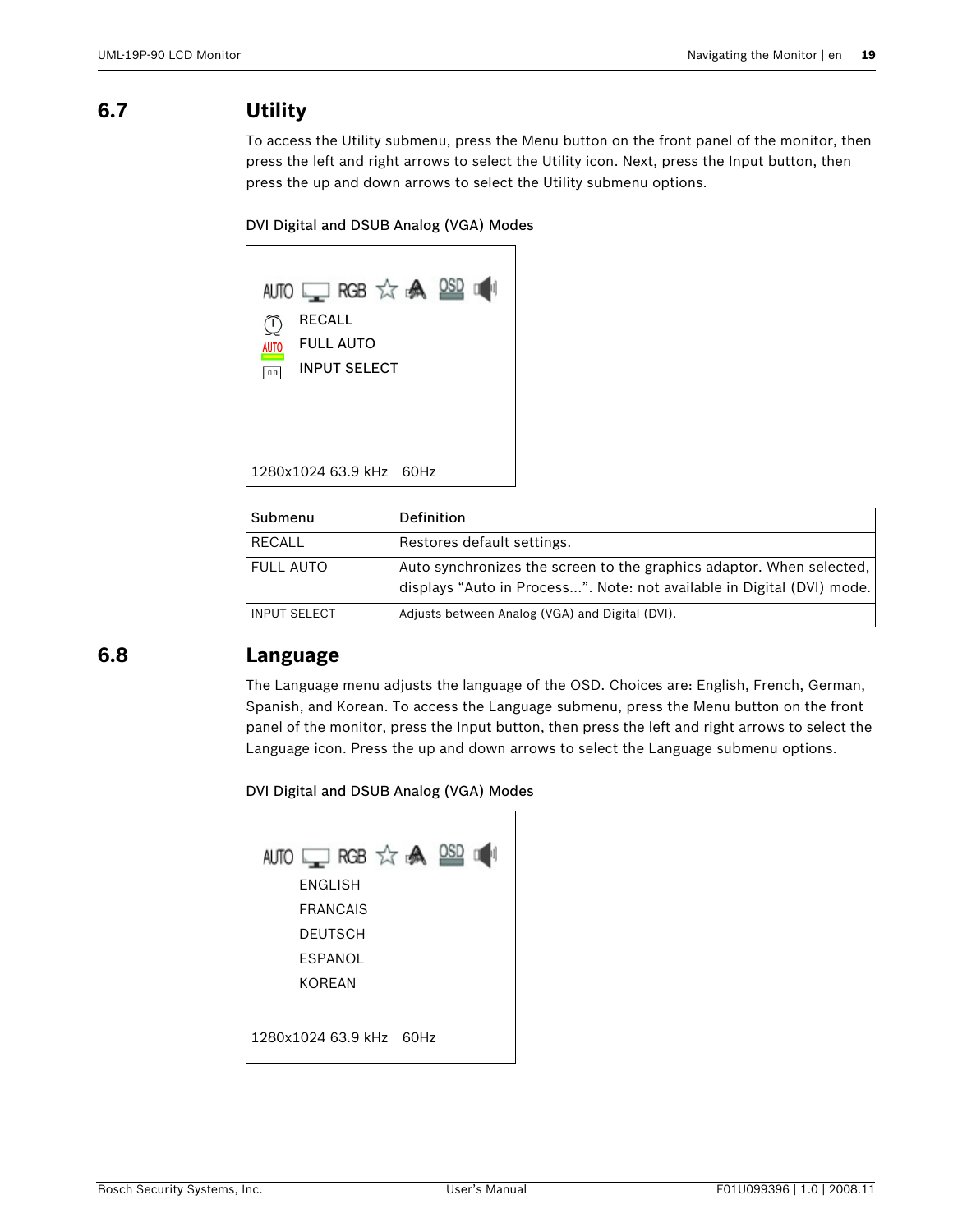# **6.9 OSD**

To access the OSD submenu, press the Menu button on the front panel of the monitor, press the Input button, then press the left and right arrows to select the OSD icon. Press the up and down arrows to select the OSD submenu options.

DVI Digital and DSUB Analog (VGA) Modes

| J.                      | AUTO $\Box$ RGB $\hat{\times}$ $\mathbb{A}$ $\stackrel{\text{OSD}}{=}$<br>OSD TIME OUT<br>OSD H. POSITION |
|-------------------------|-----------------------------------------------------------------------------------------------------------|
| <b>OSD</b>              | OSD V. POSITION<br><b>OSD TRANSPARENCY</b>                                                                |
| 1280x1024 63.9 kHz 60Hz |                                                                                                           |

| Submenu                 | <b>Definition</b>                                                                                            |
|-------------------------|--------------------------------------------------------------------------------------------------------------|
| OSD TIME OUT            | Adjusts the on-screen display time (range 5s-60s).                                                           |
| OSD H. POSITION         | Adjusts the horizontal position for the OSD menu (range - MIN, 1-99%,<br>MAX).                               |
| OSD V. POSITION         | Adjusts the vertical position for the OSD menu (range - MIN, 1-99%,<br>MAX).                                 |
| <b>OSD TRANSPARENCY</b> | Adjusts the transparency level for video performance (options - MIN,<br>20, 40, 60, 80, and MAX increments). |

# **6.10 Audio**

To access the Audio submenu, press the Menu button on the front panel of the monitor, press the Input button, then press the left and right arrows to select the Audio icon. Press the up and down arrows to select the Audio submenu options.

DVI Digital and DSUB Analog (VGA) Modes

| AUTO __ RGB ☆ A <u>OSD</u> o<br><b>AUDIO VOLUME</b><br>AUDIO MUTE |
|-------------------------------------------------------------------|
| 1280x1024 63.9 kHz 60Hz                                           |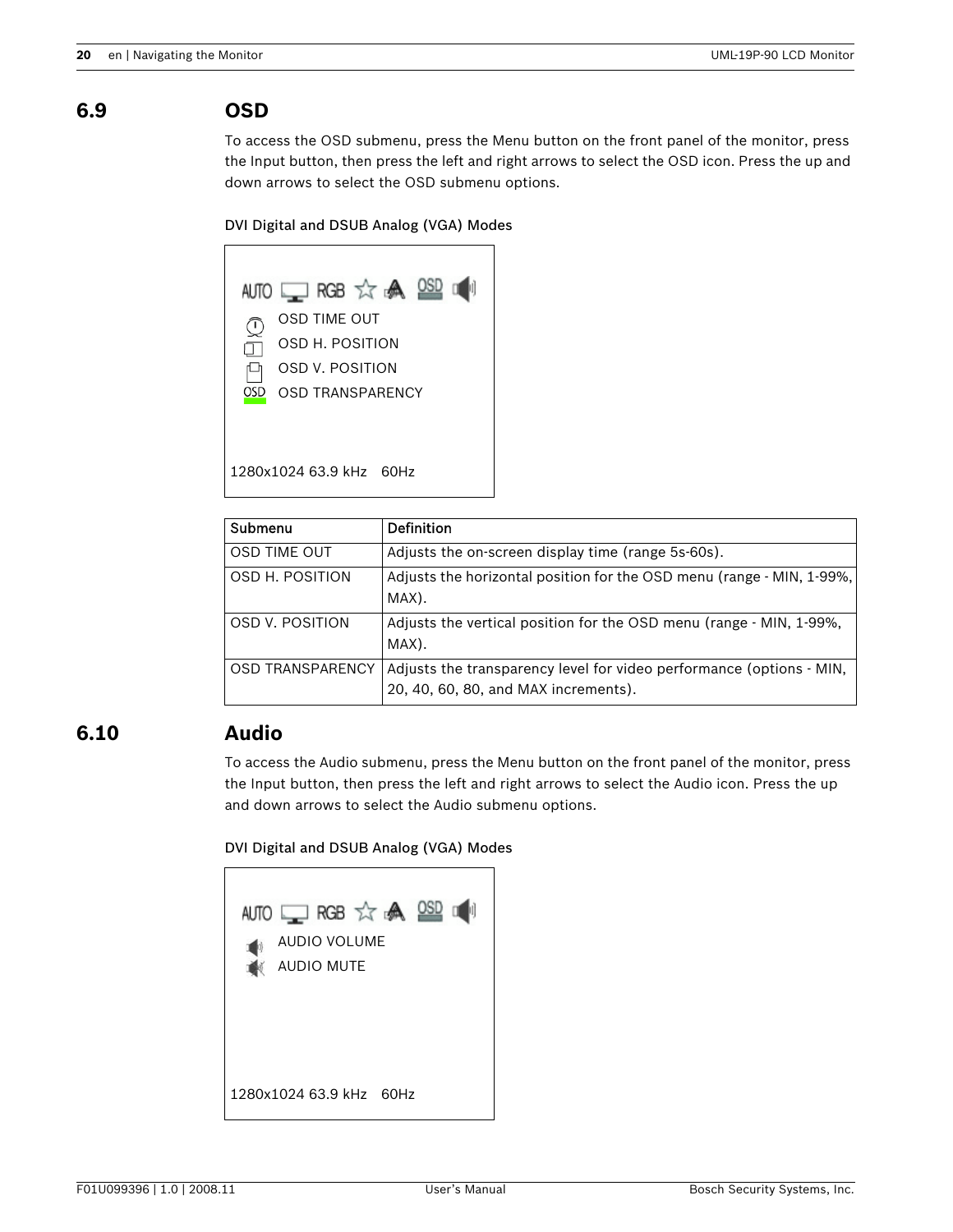| Submenu      | <b>Definition</b>                                             |
|--------------|---------------------------------------------------------------|
| AUDIO VOLUME | Adjusts the audio volume (range - MIN, 1-99%, MAX).           |
| AUDIO MUTE   | Enables or disables the mute function (options - ON and OFF). |

# **7 Power Management**

This monitor features a power management system to "power down" upon receipt of the display power management signaling (DPMS) from a DPMS video card.

To conserve energy and extend monitor life, this monitor automatically starts a power saving mode when the input signal disappears (such as when a PC enters sleep mode). The power saving mode is active when the LED on the Power button switches from green to red and normal operation resumes automatically when the input signal is restored. The monitor enters an appropriate mode through identifying each of the modes of the

signaling system.

# **7.1 Power Consumption**

| Mode           | <b>UML-19P-90</b> |
|----------------|-------------------|
| OΝ             | 40 W              |
| <b>STANDBY</b> | $<$ 3.0 W         |

# **7.2 LED Indicator**

The power management feature of the monitor is comprised of three stages: On (green), Unsupported mode (green), and Standby/Power Off (red).

# **8 Trouble Shooting Guide**

| Problem                                                                         | <b>Solution</b>                                                                                                                                                                                                                                                                                                                                 |
|---------------------------------------------------------------------------------|-------------------------------------------------------------------------------------------------------------------------------------------------------------------------------------------------------------------------------------------------------------------------------------------------------------------------------------------------|
| No image is displayed on screen                                                 | Check that the power cord of the monitor is securely connected into the<br>-<br>wall outlet or grounded extension cable or strip.<br>Power switch should be in the ON position and the LED lit.<br>$\qquad \qquad$<br>Check that the Brightness and/or Contrast adjustments of the display have<br>-<br>not been turned down to minimum levels. |
| "Power Saving Mode" message is<br>displayed                                     | The signal cable should be completely connected to the video card/<br>$\overline{\phantom{m}}$<br>computer.<br>The video card should be completely seated in its slot and the computer<br>-<br>switched ON.                                                                                                                                     |
| Display image is not centered, is<br>too small, or too large in the VGA<br>mode | Push the up key to activate the Autoset function.                                                                                                                                                                                                                                                                                               |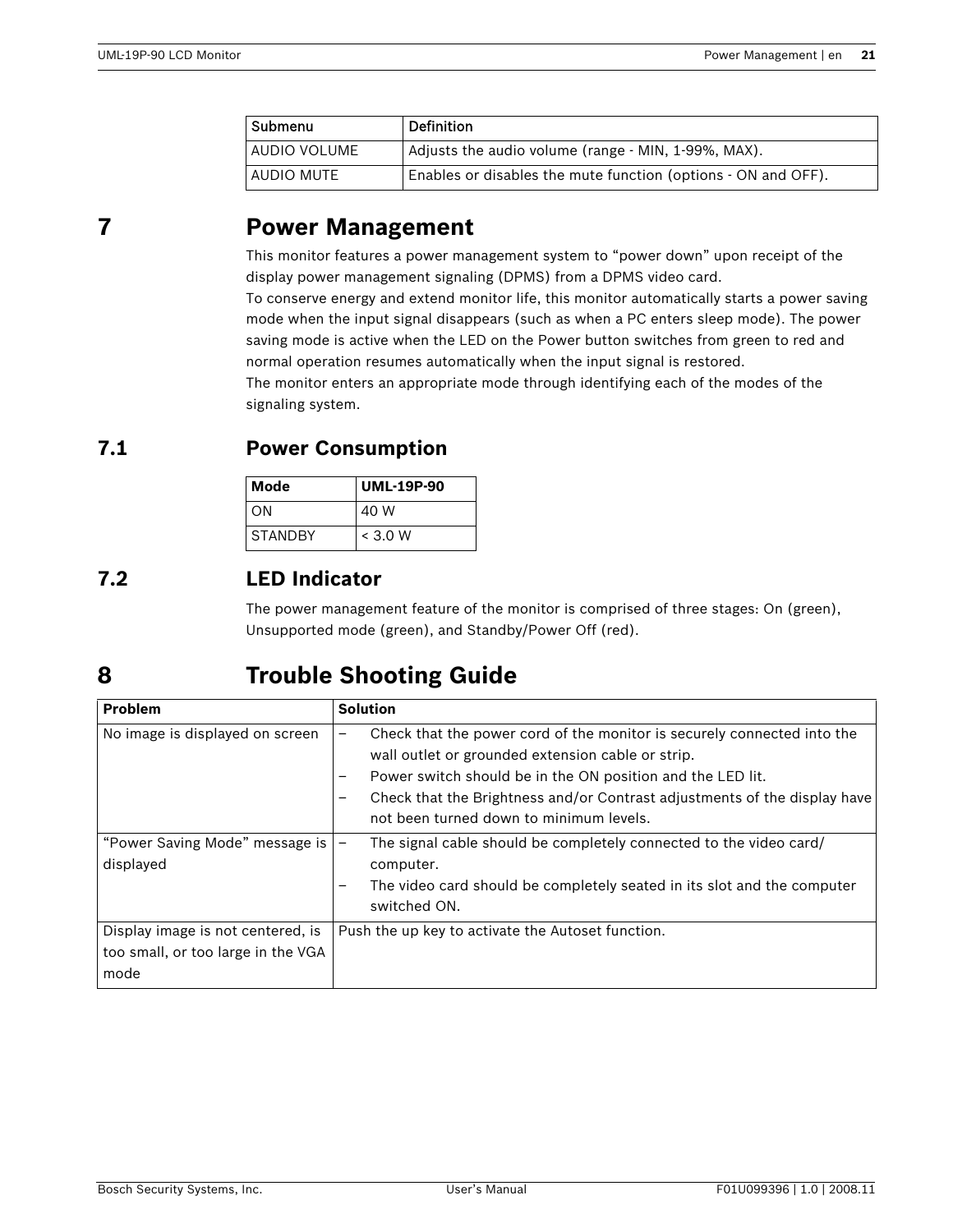| Problem                                                                  | <b>Solution</b>                                                                                                                                                                                                                                                                                                                                                                                                                     |
|--------------------------------------------------------------------------|-------------------------------------------------------------------------------------------------------------------------------------------------------------------------------------------------------------------------------------------------------------------------------------------------------------------------------------------------------------------------------------------------------------------------------------|
| Vertical or horizontal noise is<br>present in the picture in VGA<br>mode | Adjust the Clock and Phase in the Screen submenu.                                                                                                                                                                                                                                                                                                                                                                                   |
| Incorrect colors                                                         | Press the Menu button on the front panel of the monitor, then press the<br>-<br>right arrow to select the Color menu. Press the down arrow on the front<br>panel and select 9300K or 6500K.<br>$-$ or $-$<br>Press the Menu button on the front panel of the monitor, then press the<br>-<br>right arrow to select the Utility menu. Press the down arrow on the front<br>panel and select Recall to reset to the default settings. |
| The error message "Unsupport"<br>Mode" is displayed                      | PC is operating with either a resolution or refresh rate that is not supported.<br>Change the PC timing mode to one of the valid combinations below:<br>Timing mode<br>640 x 480; 60/72/75 Hz<br>800 x 600; 60/72/75 Hz<br>1024 x 768; 60/70/75 Hz<br>1280 x 1024; 60/75 Hz                                                                                                                                                         |

# **9 Maintenance**

To clean the LCD panel, wipe off water droplets or oil immediately with absorbent cotton or a soft lint-free cloth. Staining and discoloration may occur if left on the panel for long periods. If the surface (polarizer) of the LCD panel is dirty or stained, use absorbent cotton or a soft lint-free cloth to remove the residue as follows:

- 1. Turn off the computer or display.
- 2. Do not spray any liquid directly on the screen. Dampen absorben cotton or a clean, soft, lint-free cloth with water only (using a paper towel or dirty cloth can scratch the screen).
- 3. Gently wipe the screen starting from the top of the screen to bottom wiping in a downward motion. Be careful not to press too hard to avoid damaging the screen.
- 4. To avoid streaking, wipe the screen again with another clean, dry, lint-free cloth.

**i**

**NOTICE!** If water does not work, use a mild cleaner labeled for use with LCD panels, available at office supply stores.

Do not use any of the following as a cleaning agent:

- Ketone type materials
- Ethyl alcohol
- Ethyl acid
- Tolulene
- Methyl chloride
- Ammonia

Use of these materials may permanently damage the polarizer due to a chemical reaction.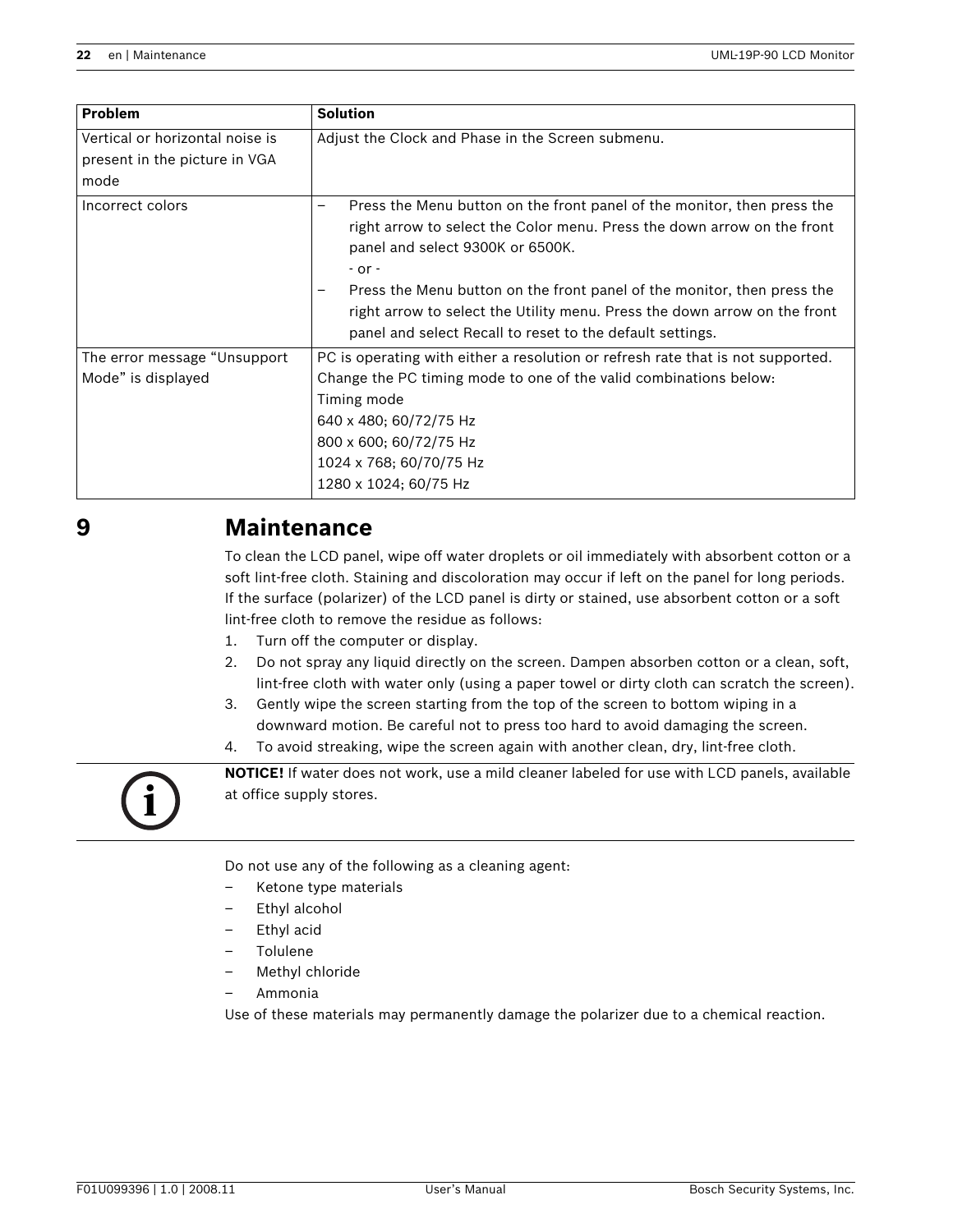$\hat{\boldsymbol{\gamma}}$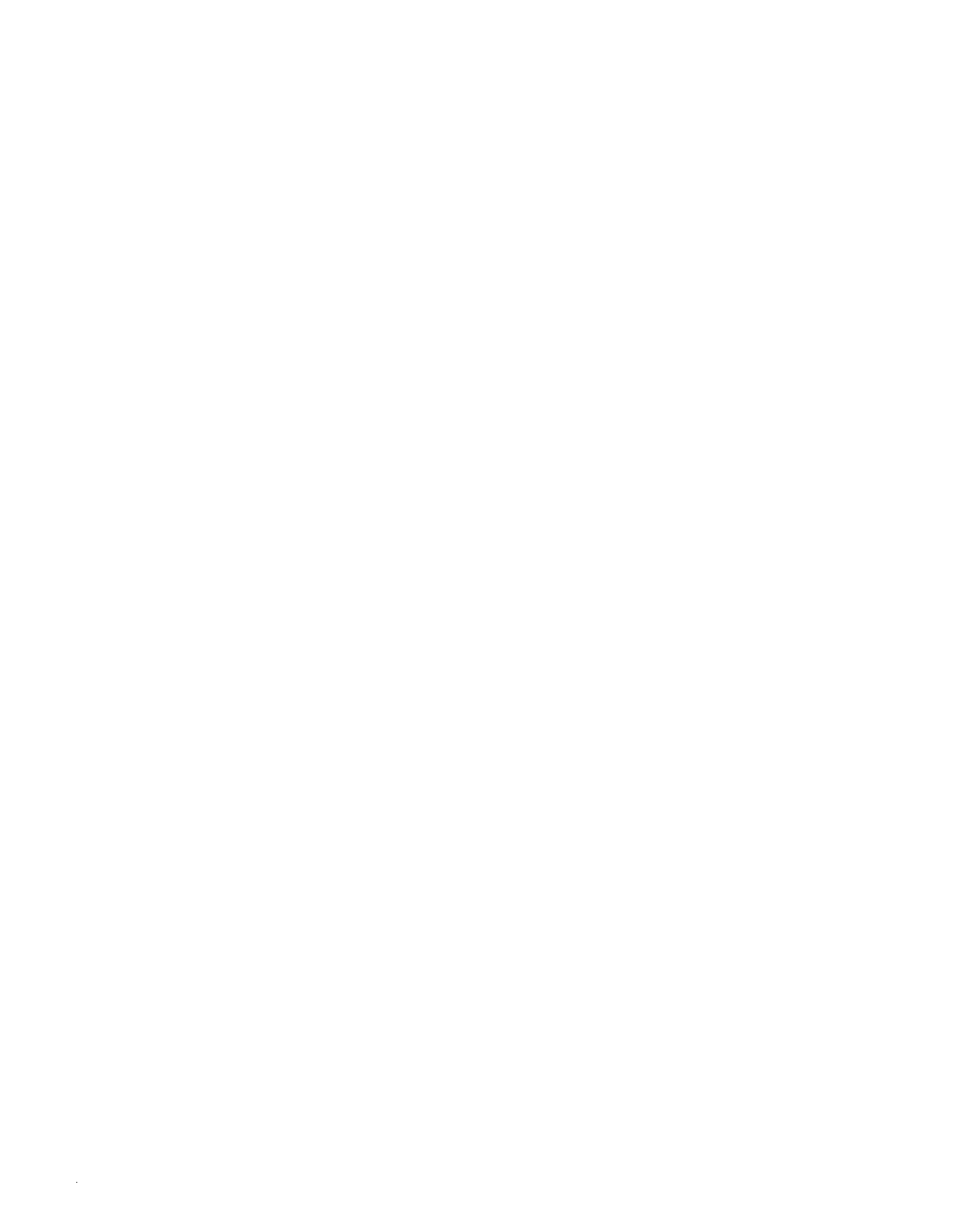$\hat{\boldsymbol{\gamma}}$